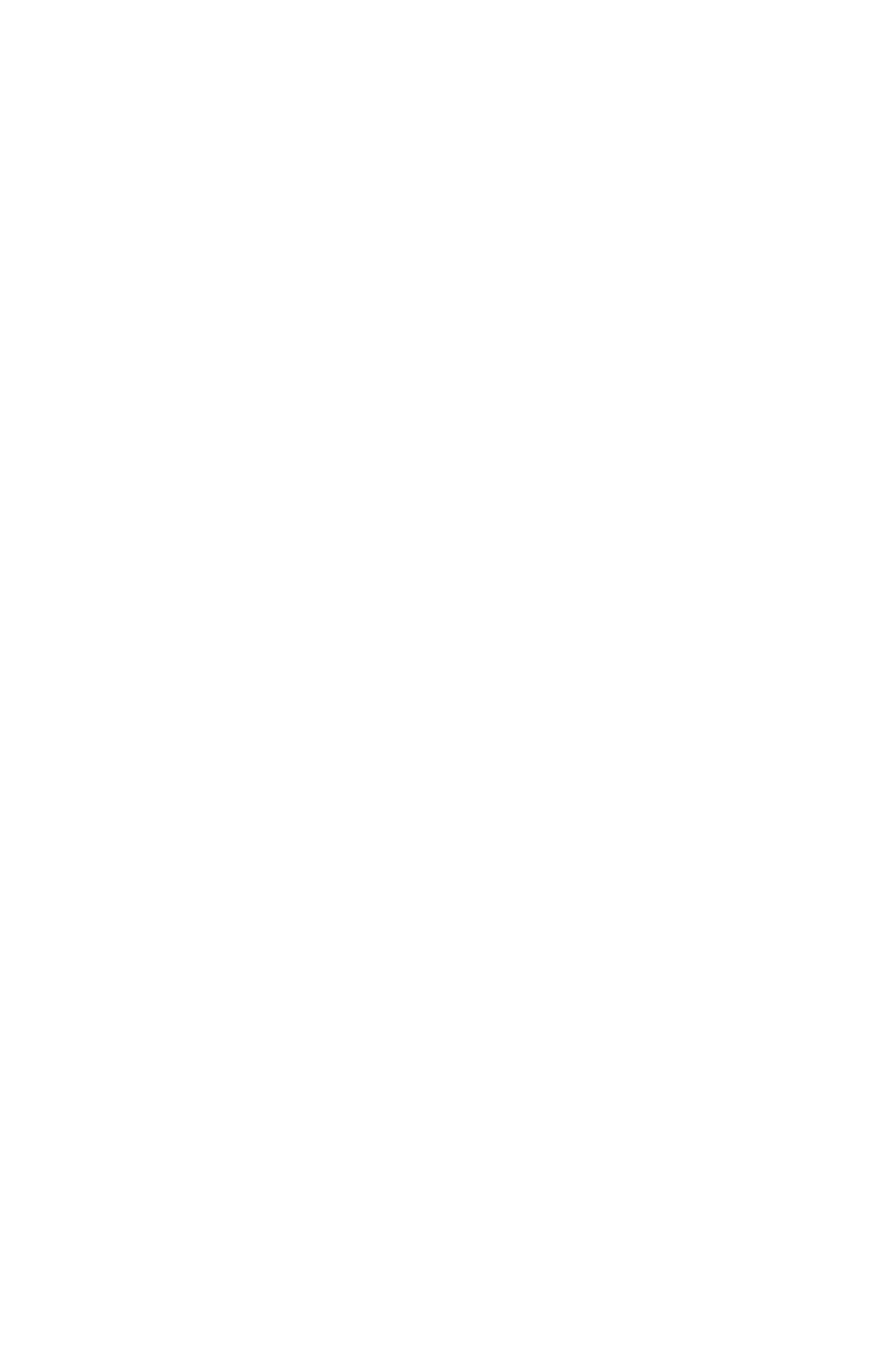Opus 4b, 2019 (rev. 2021) Duration: c. 5m Grade 4-5

#### **Instrumentation:**

- Piccolo 2 Flutes 2 Oboes 3 Clarinets in B♭ Bass Clarinet in B♭ 2 Bassoons Contrabassoon (optional) 2 Alto Saxophones Tenor Saxophone Baritone Saxophone
- 4 Trumpets in B♭ 4 Horns in F 2 Trombones Bass Trombone Euphonium 2 Tubas

Timpani 4 Percussionists (see right) Percussion 1: Tubular Bells Vibraphone Glockenspiel Percussion 2: Glockenspiel (may use Perc. 1 station) Crotales Tambourine Wind Machine (or friction on a Concert Bass Drum) Percussion 3: High-sounding Suspended Cymbal Low-sounding Suspended Cymbal Sleigh Bells Concert Bass Drum (or Field Bass Drum) Percussion 4: Drum Set Kick Drum 3 Tom-toms (High, Medium, Low) Snare Drum Hi-hat

Ride Cymbal Crash Cymbal

As with all of my "band" works, my approach to orchestration was as if it were 1-to-a-part. With the understanding that bands vary in instrumentation, I leave it to the conductor to solve any balance issues that may arise, which may involve reducing some sections (like 31-48, 74-91, and 91-126) to 1-to-a-part, with full tutti for the rest of the piece.

It is understood that not all bands have access to a Contrabassoon, so while it is desirable, the piece will work just fine without it.

Each Percussionist has their own setup, but if there is not a second Glockenspiel, the 2nd Percussionist has plenty of time to assist the 1st with Glockenspiel, and get back to their station in time for the next cue. If a Wind Machine is not available, a similar sound may be produced through friction on a Concert Bass Drum using wire brushes, or another hard item that doesn't damage the drum head. Experimentation may reveal a better solution, but wire brushes should work fine in a pinch.

In Percussion 3, the Bass Drum will be played on its side using wooden (or hard) mallets near the edge, which will create a "boomy" resonance. If the Concert Bass Drum proves too over-the-top boomy, a smaller Field Bass Drum may be a better solution. I leave this to the Conductor's or Percussionist's discretion.

If the Drum Set is too loud, which can happen with all but the most disciplined players, have the performer use the lightest sticks possible, place the set on a carpet, and have them practice pianissimo playing. You might even erect a plexiglass screen around the drums like many churches do. If any egos are in danger of being bruised, remind them they can "cut loose" in bars 177-180 during the final climax!

# **Isabella Rhapsody**

### for Wind Ensemble or Symphonic Band by J. Aaron Stanley

#### **Performance Notes:**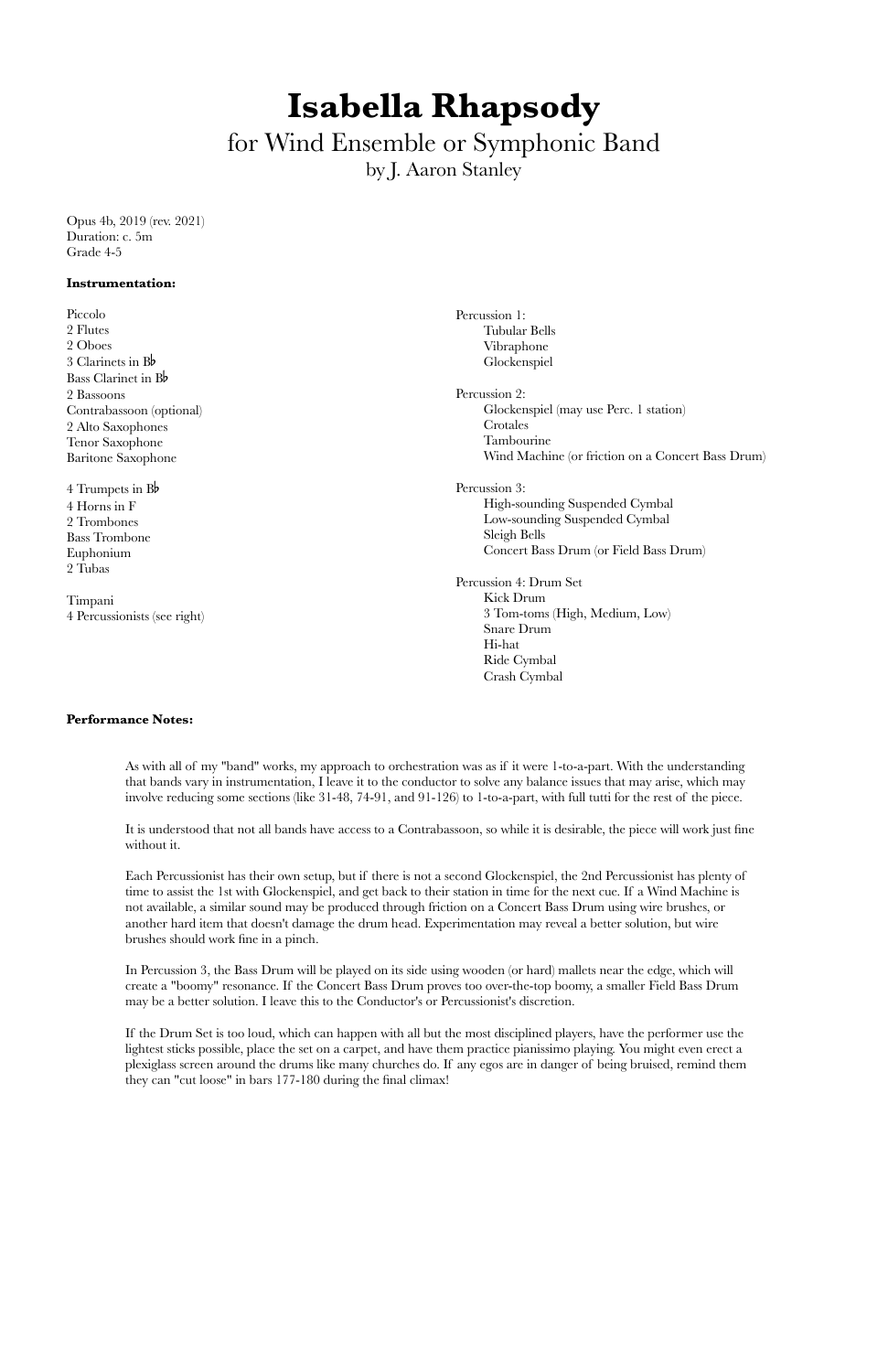*Isabella Rhapsody* is among several Christmas-inspired works I wrote as a young composer/arranger in my mid-20s. I was attracted to Christmas melodies in part due to nostalgia, but mostly because their familiarity offered an opportunity to create something unlike the thousands of typical, predictable Christmas arrangements we've all heard a million times. With expectations firmly set by so many plain vanilla arrangements, it can be a joy to defy those expectations and create interesting surprises. It was good training for a young composer.

*Isabella Rhapsody* is among the more adventurous of the set (which also includes *Carol of the Bells*, *Greensleeves*, *Three Kings Fantasy*, and *Variations on Noel Nouvelët*). Although it is clearly based on "Bring a Torch, Jeanette Isabella," I didn't feel entirely beholden to the original melody and structure of the song. I chose to riff freely on melodic fragments of the melody, creating a series of episodes, each wildly different from the rest.

The piece opens with an energetic fanfare that leads quickly into the cheerful and somewhat schizophrenic first statement. The oft-changing time signature and accompaniment was suggested by the quirkiness of the original melody.

At 31, the melody finally settles into a stable 12/8 time with the horns laying a minimalistic accompaniment using fragments of the melody. The Euphonium, Flugel, and Trombones carry the slightly altered theme. This relative stability lasts only a short while, though, because at 48, the accompaniment shifts into an unstable bitonal pattern originally notated in 15/8 time (following the accompaniment pattern), but was changed in the 2021 revision to 6/8-9/8, settling into 9/8 (following the melody), which makes the section much easier to perform. The melody here is augmented and first played in the low instruments, then passes to the high instruments. Soon afterward, the instability suddenly "decays" into a very stable homophonic chorale feel at bar 65 in a different key. But it, too, is not to last.

Another sudden transition at 74 leads into yet another key with an energetic, bitonal, quasi-waltz feel while fragments of the melody are played by the Trumpets and high woodwinds and answered in the Trombones, while other fragments lay a repetitive, Celtic-like background pattern. Then, at 91, the frenetic energy finally dies down into a contemplative choral-like setting, taking a nod from Erik Satie. This time, the melody is in minor mode, but the melancholic and reflective nature of this setting soon gives way to more festivity with the Celtic-like variation starting at 126. This "new" melody, accompanied by drums, builds over three statements, changing key and adding a countermelody in the third iteration before we finally reach the coda at bar 159. Melodic fragments highten the tension, which builds to a finale that harkens back to the opening fanfare.

Overall, it's quite a joyride and should be loads of fun for performers and audiences alike.

This work was adapted in 2019 for Band/Wind Ensemble from the original 2003 Brass Band version (which is like adding Technicolor!), then revised and re-engraved in 2021. The revision mostly focused on orchestration and notational changes to make the work more approachable and easier to play.

J. Aaron Stanley, 2021

#### **Program Notes:**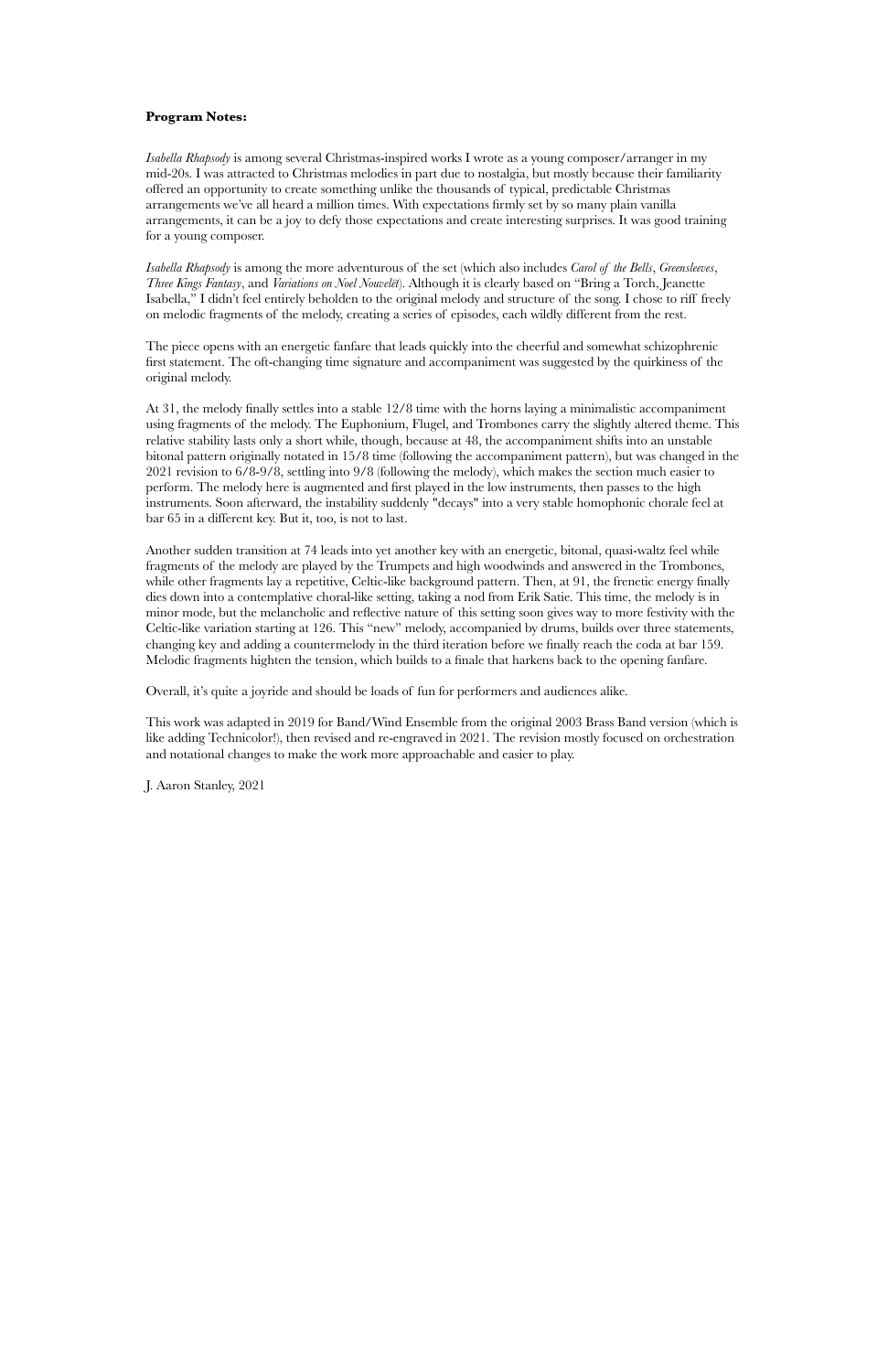

J. Aaron Stanley (b. 1975)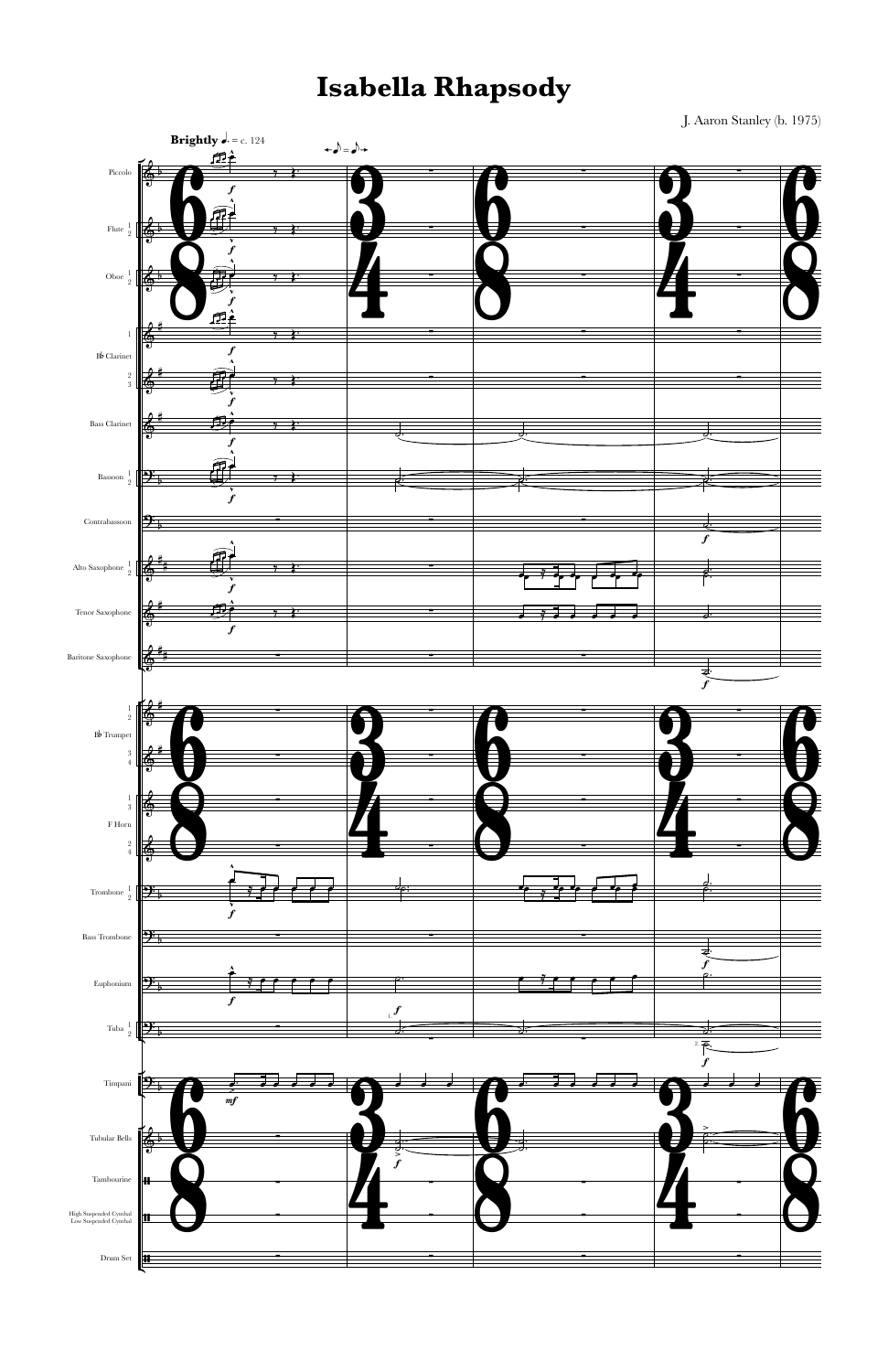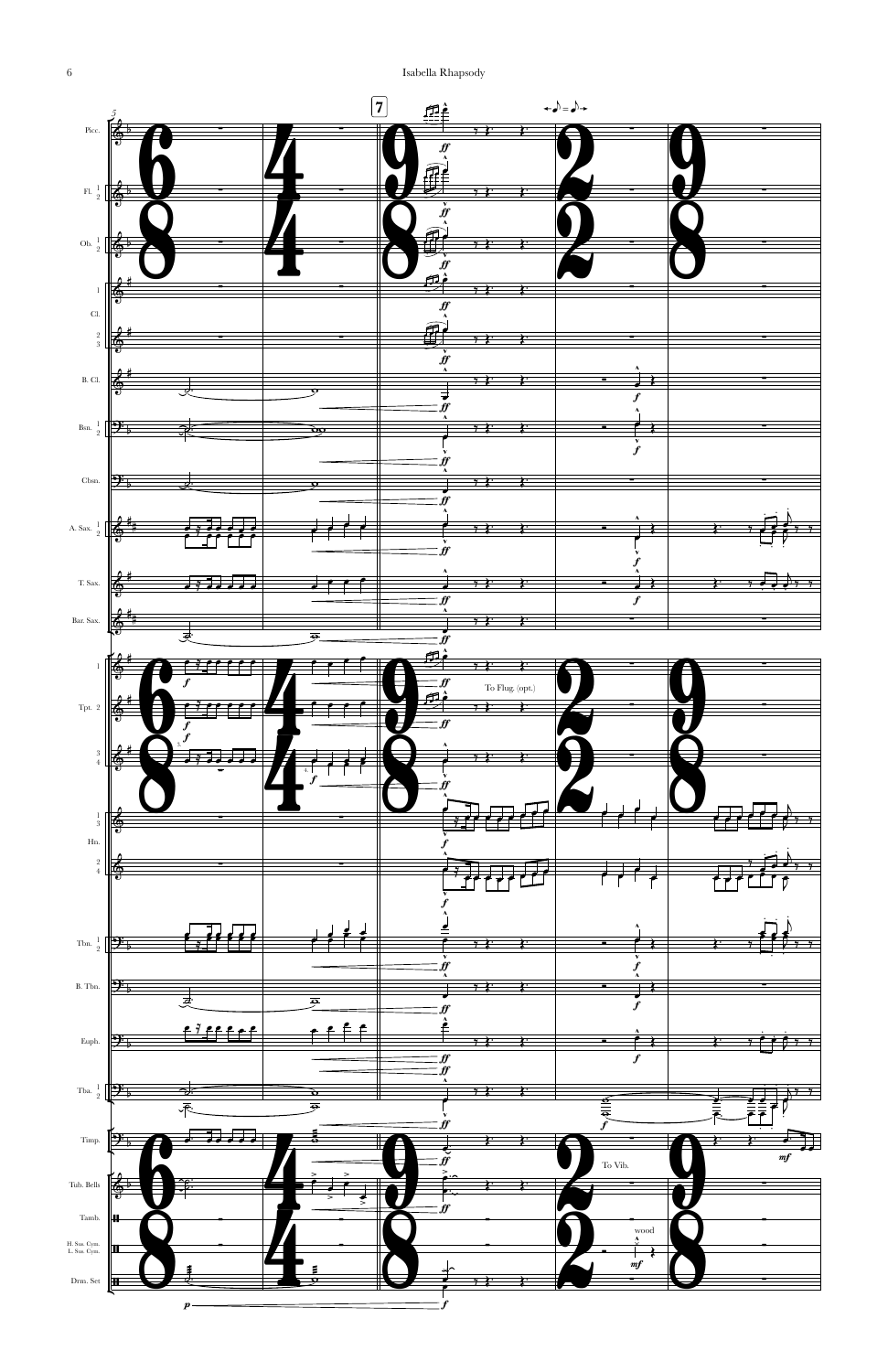

7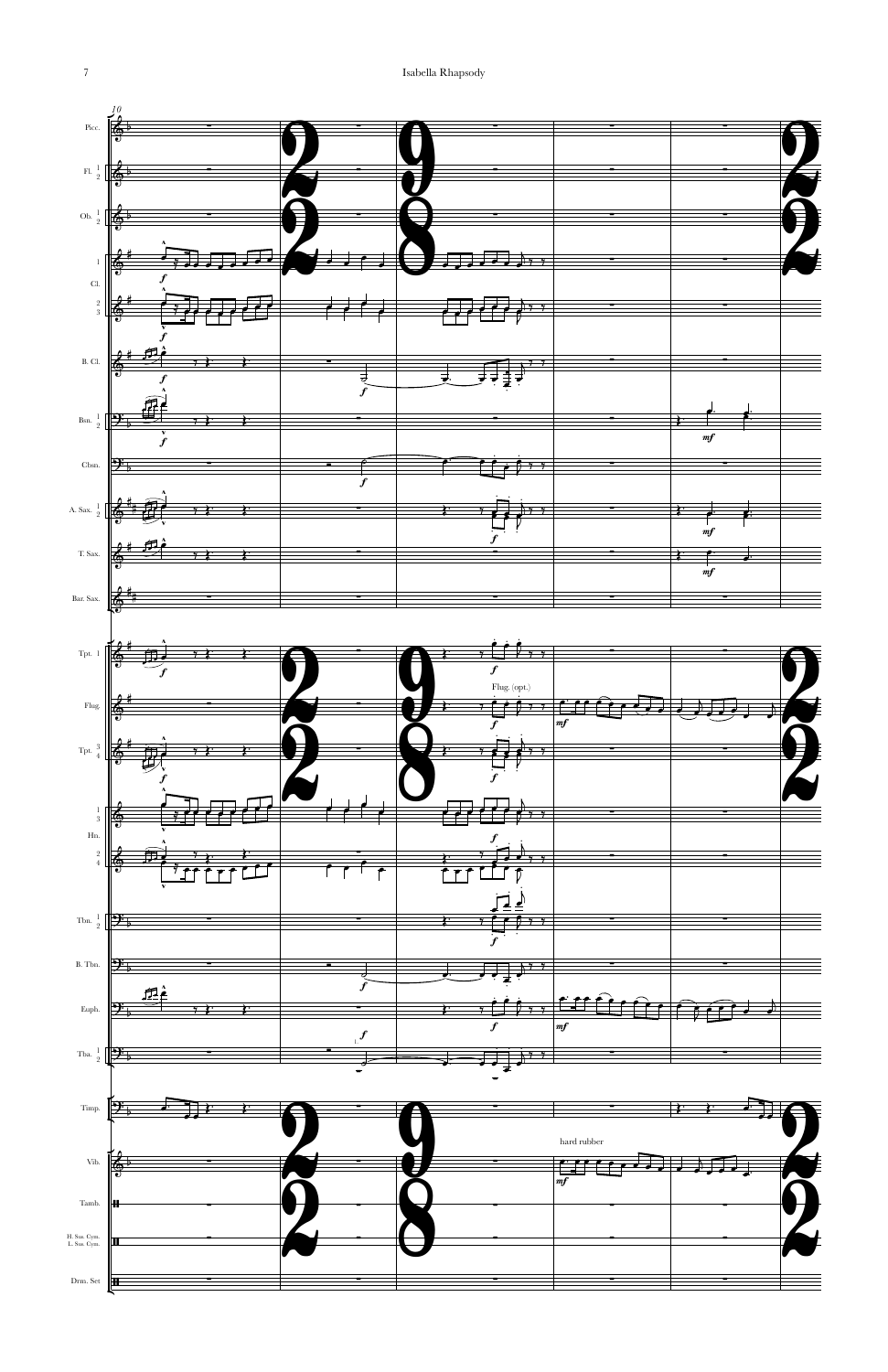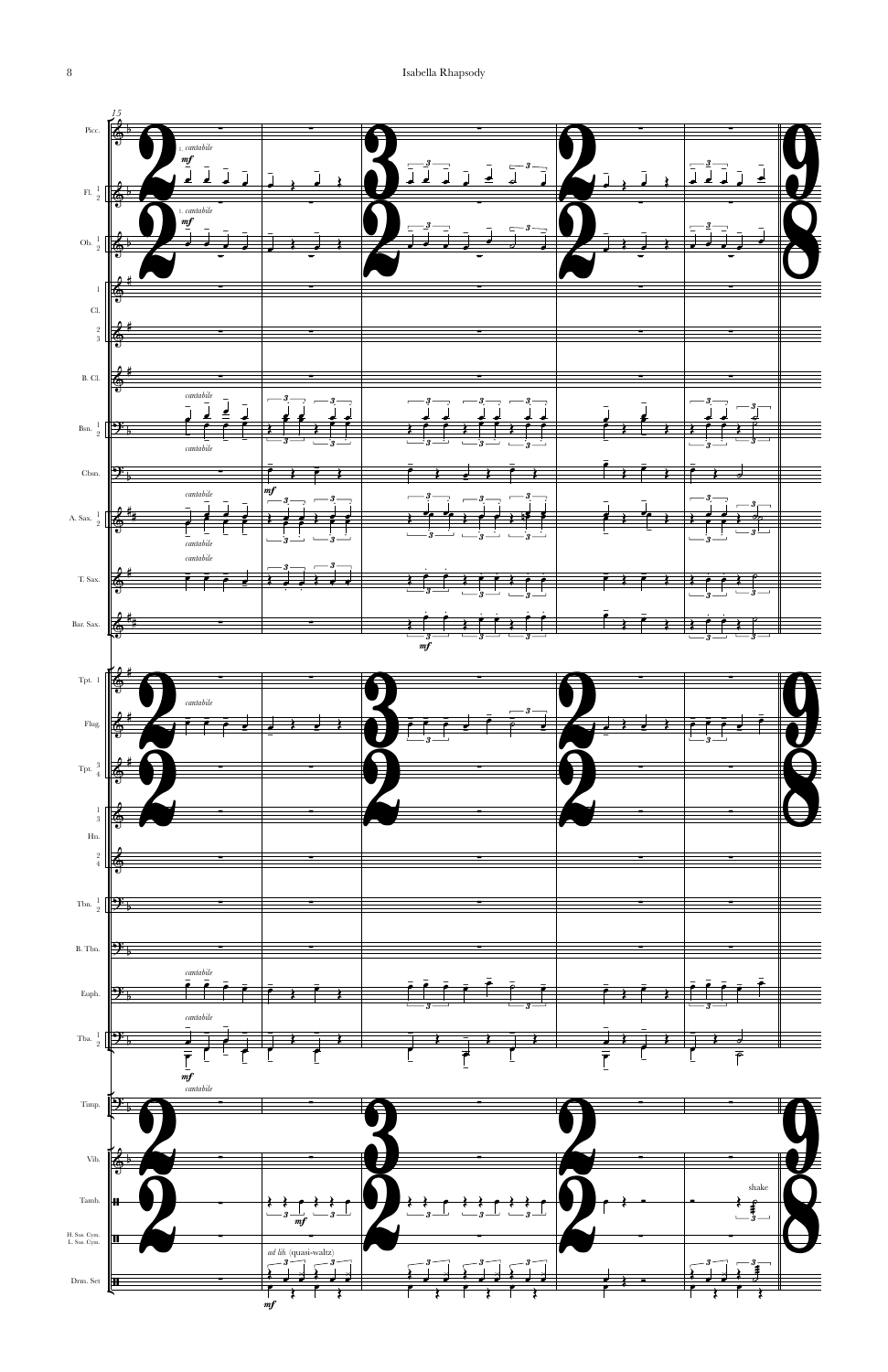

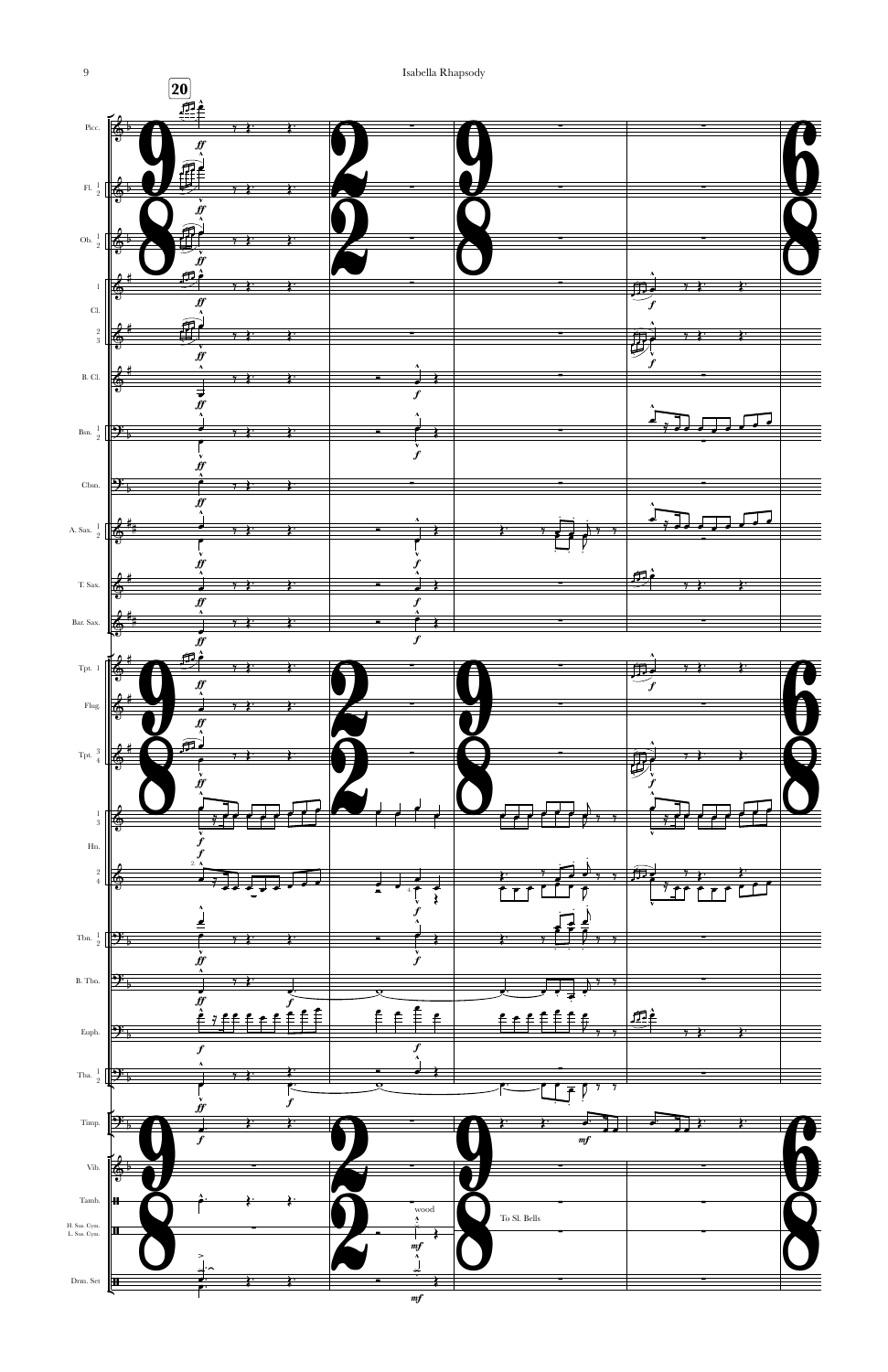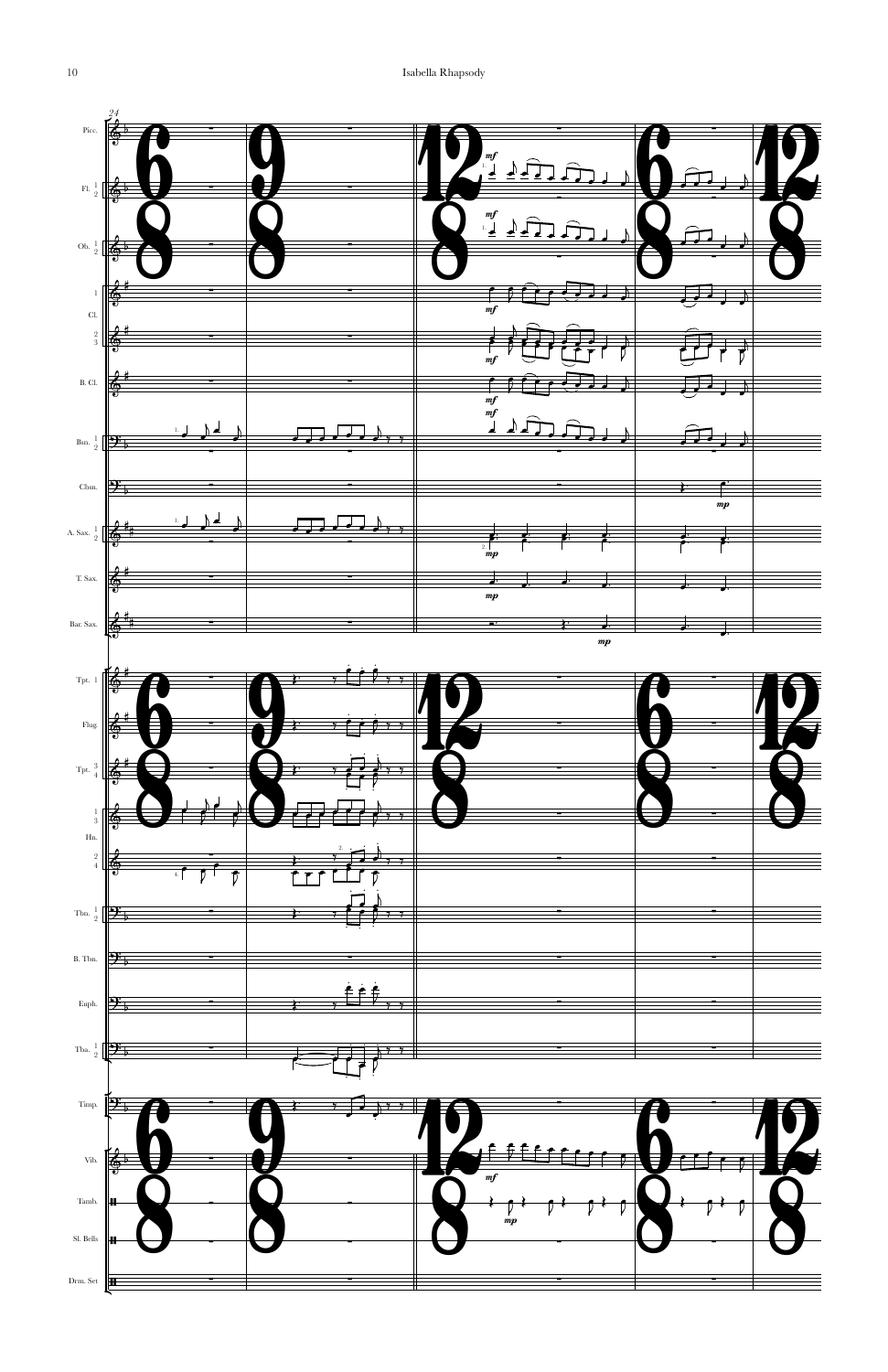![](_page_10_Figure_1.jpeg)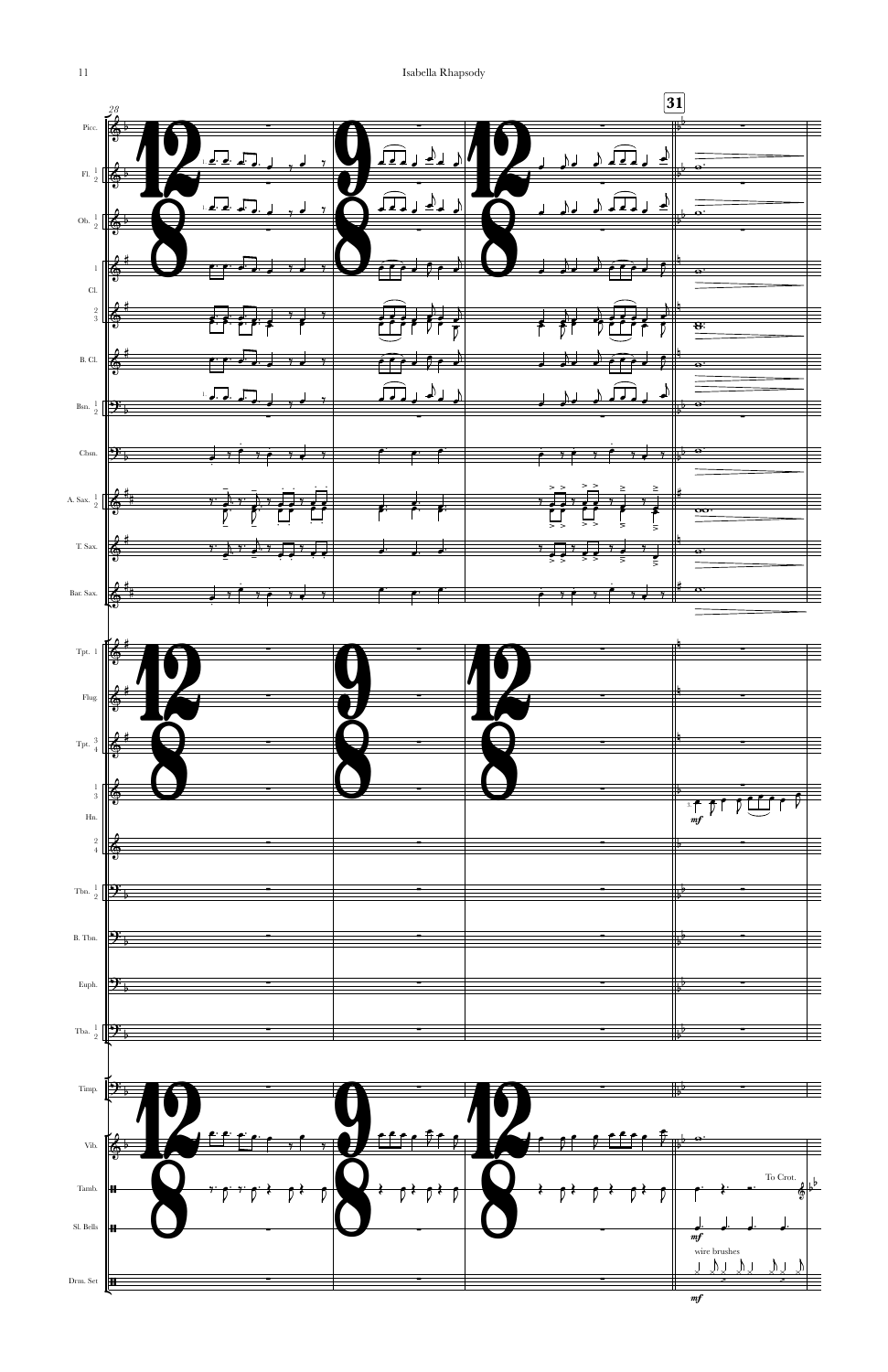![](_page_11_Figure_1.jpeg)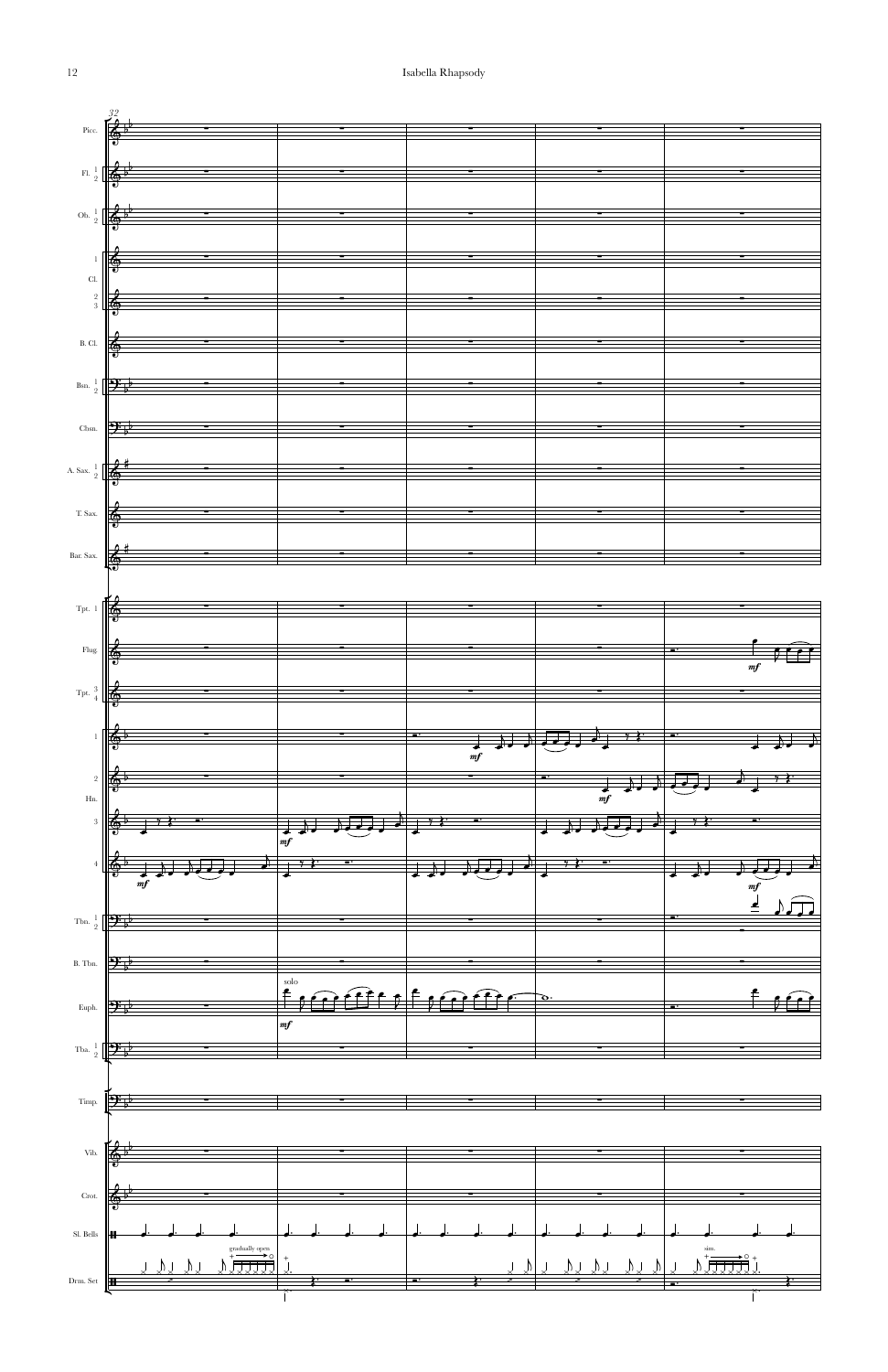![](_page_12_Figure_1.jpeg)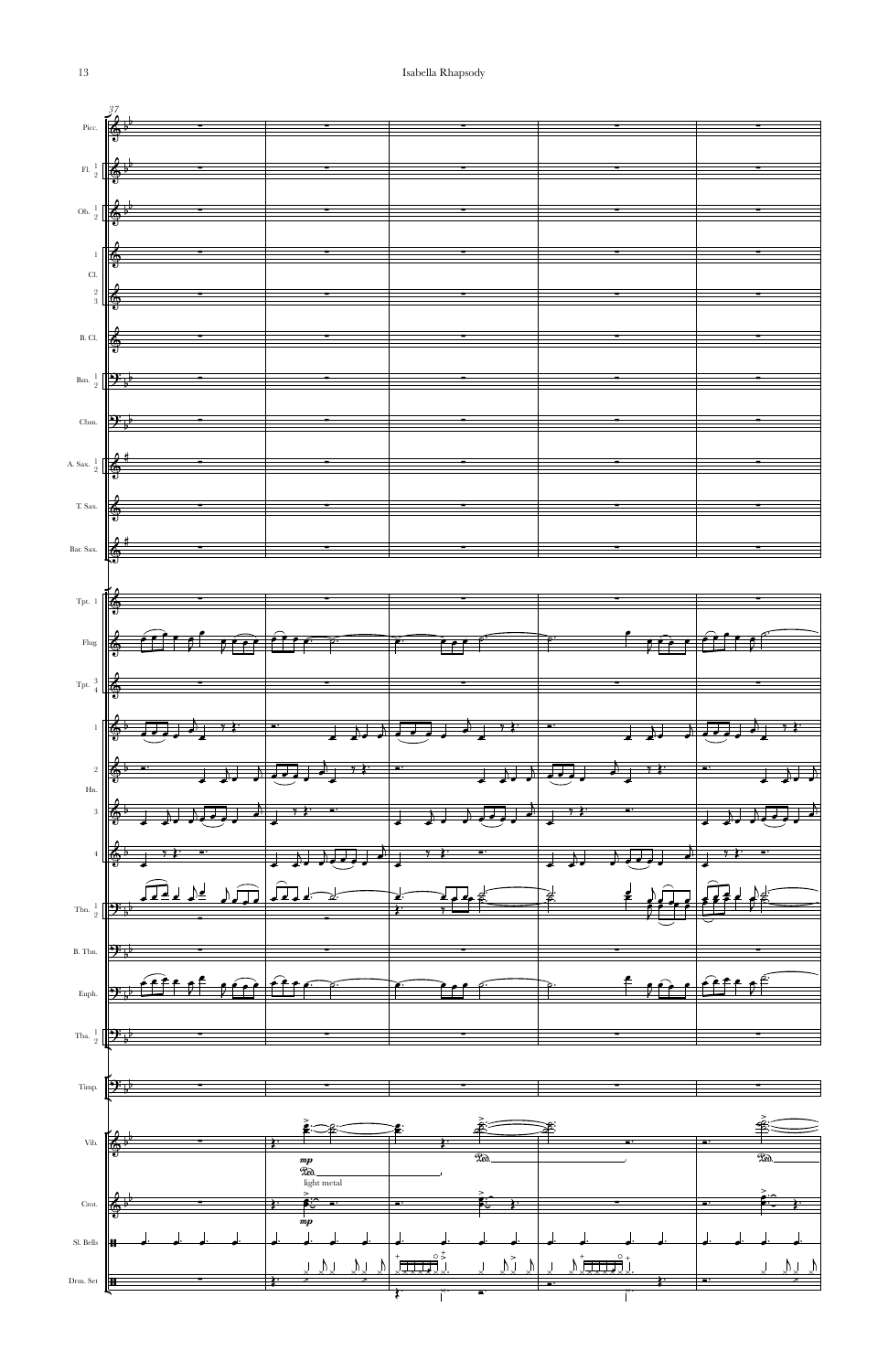![](_page_13_Figure_1.jpeg)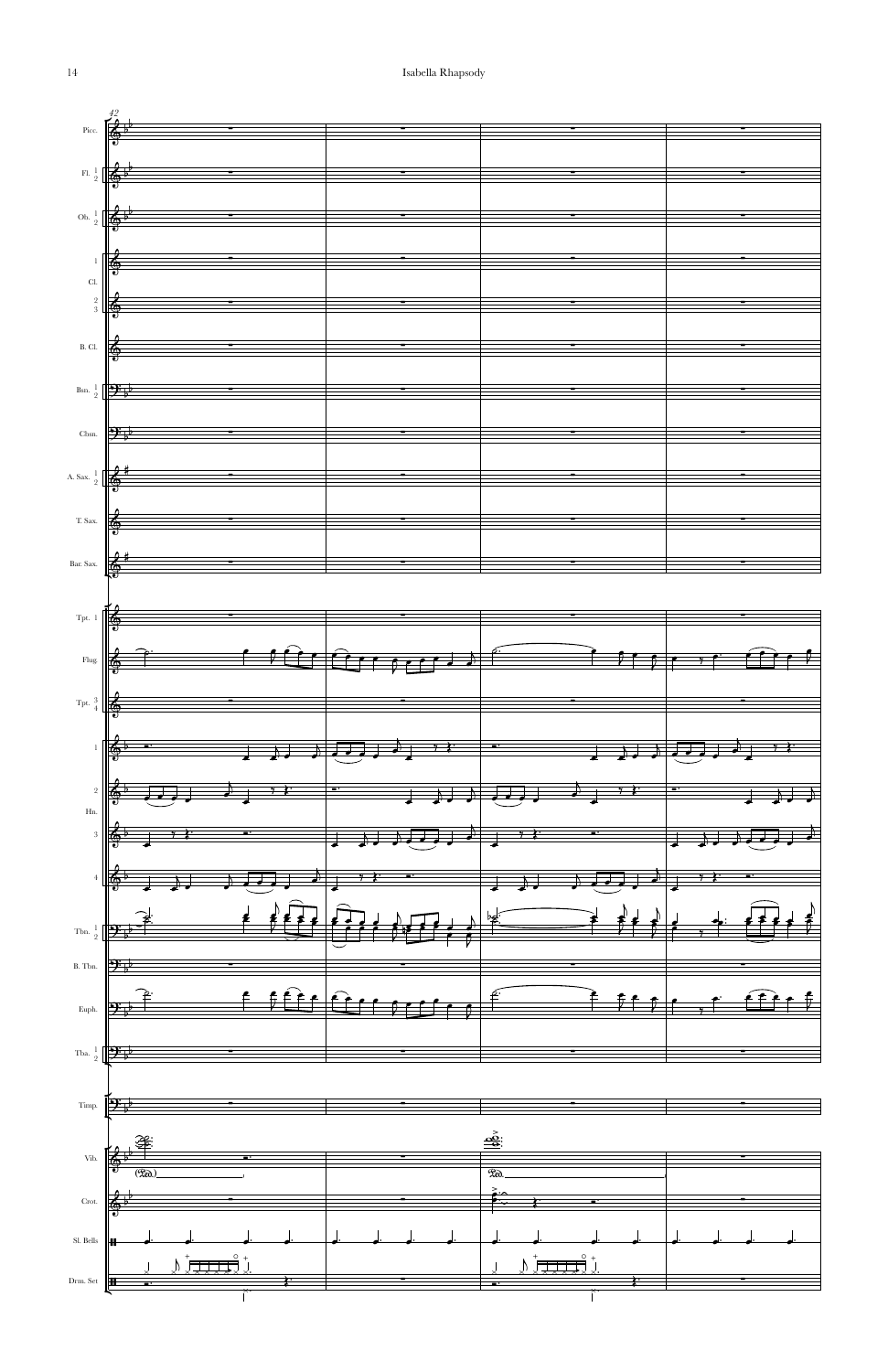![](_page_14_Figure_1.jpeg)

![](_page_14_Figure_0.jpeg)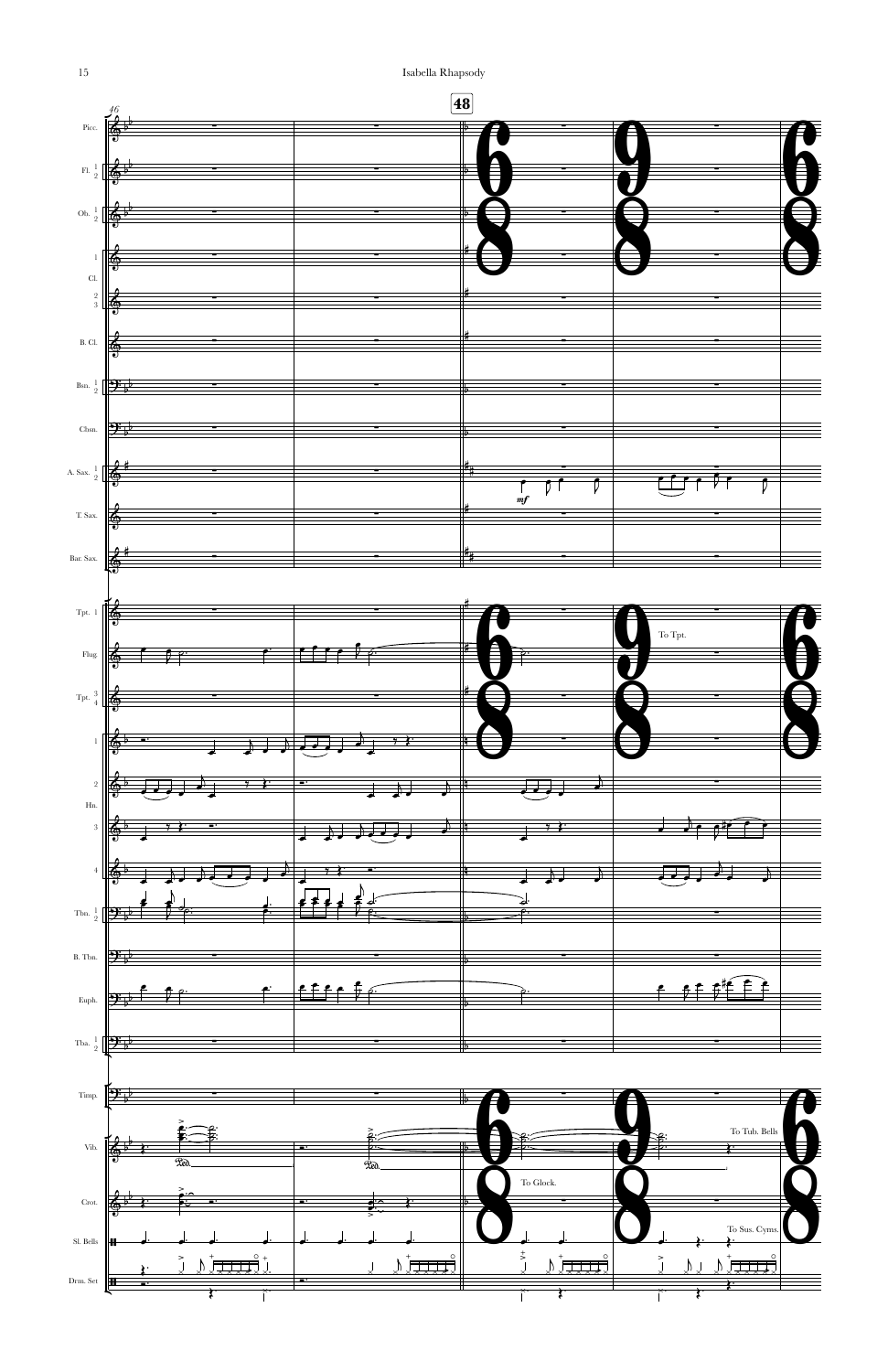![](_page_15_Figure_1.jpeg)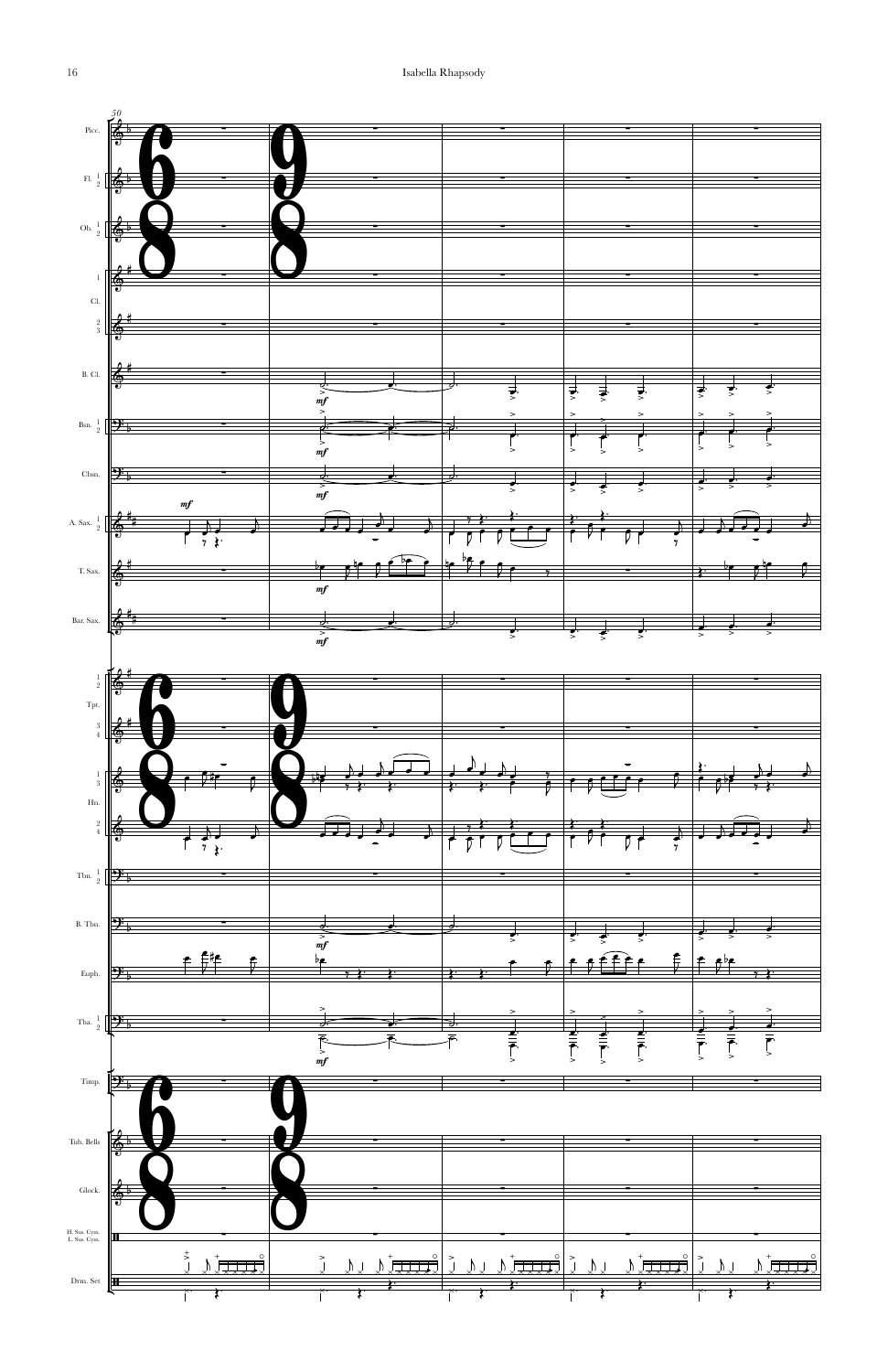![](_page_16_Figure_1.jpeg)

1 7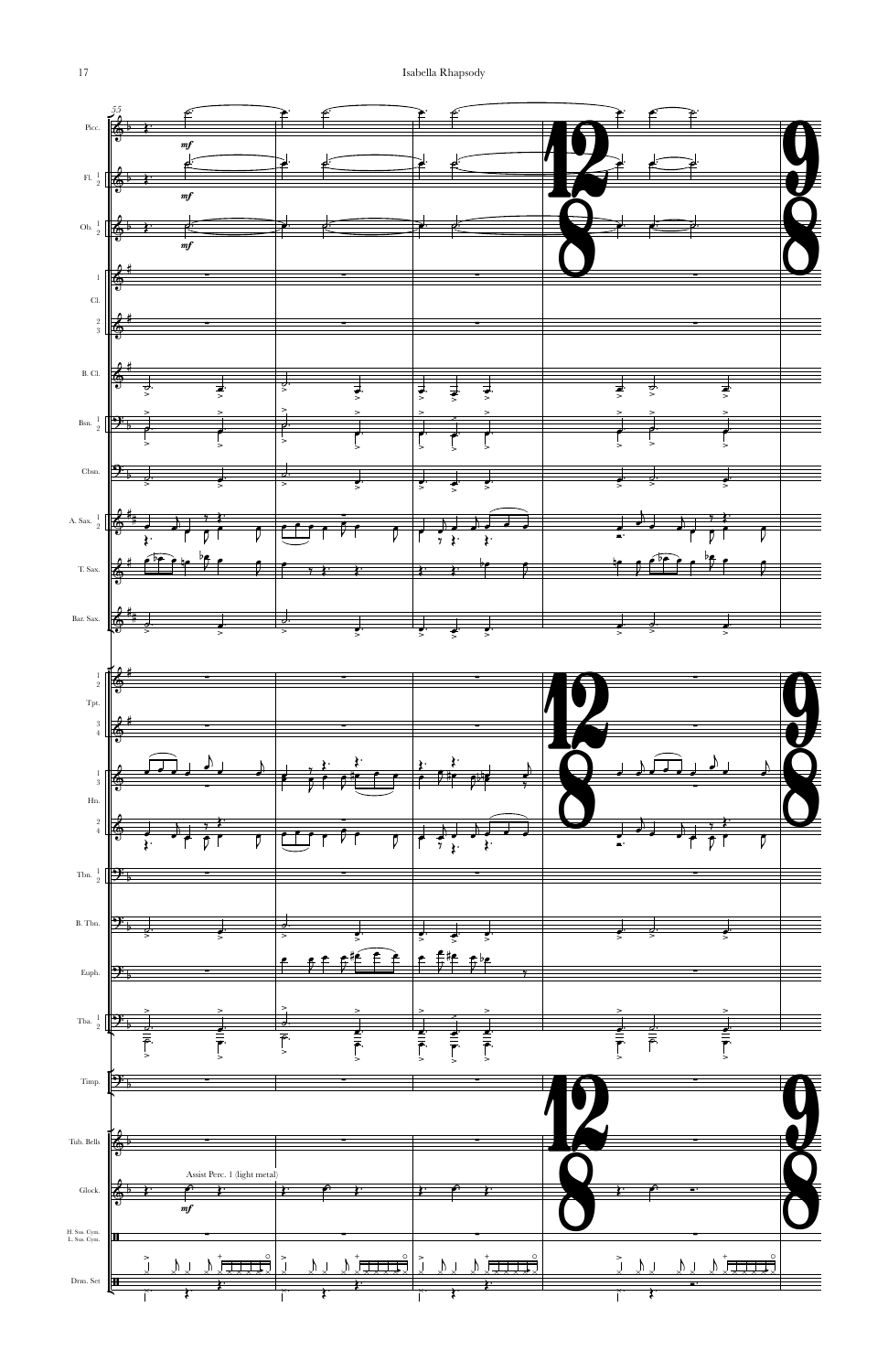![](_page_17_Figure_1.jpeg)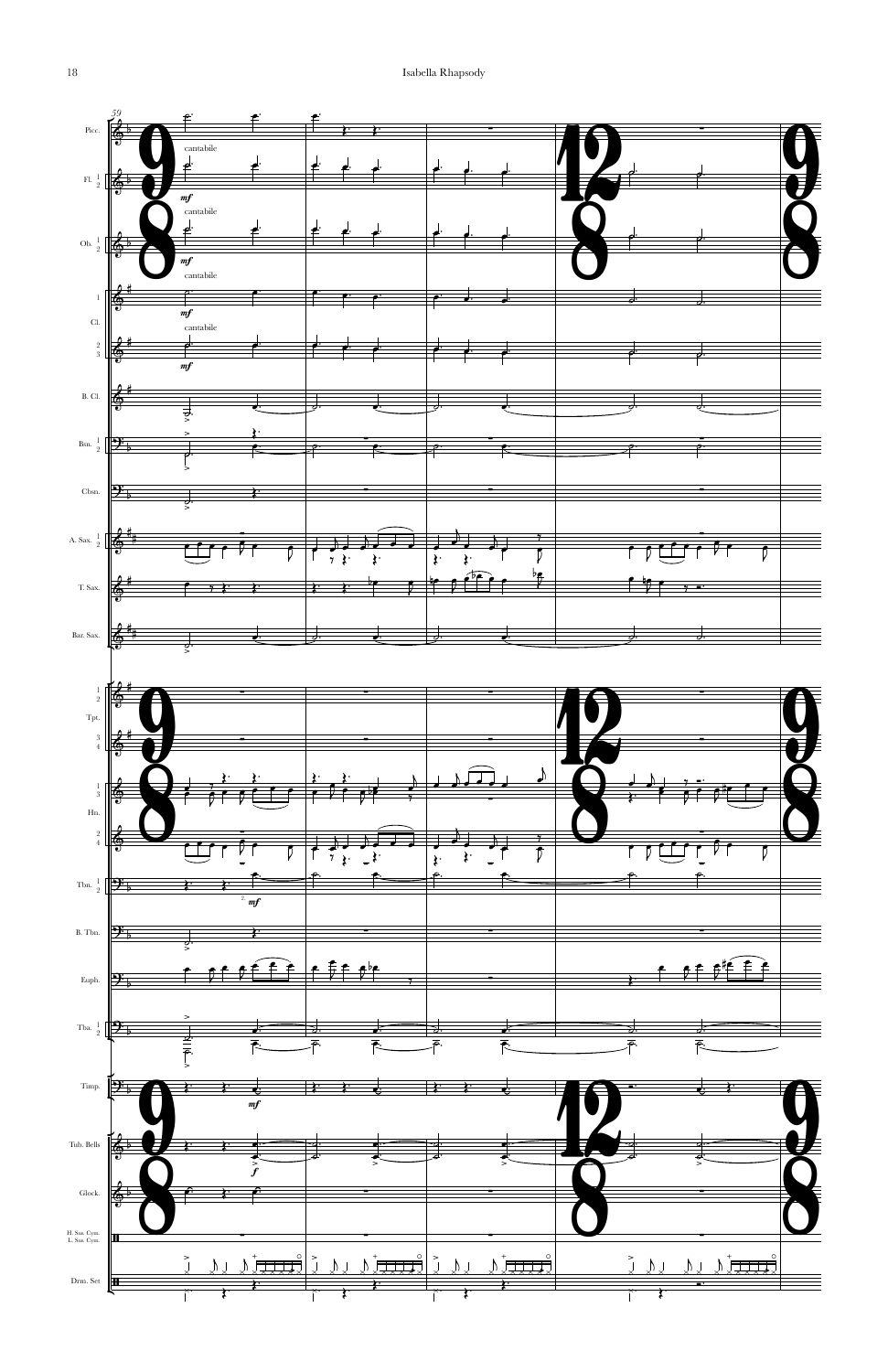![](_page_18_Figure_0.jpeg)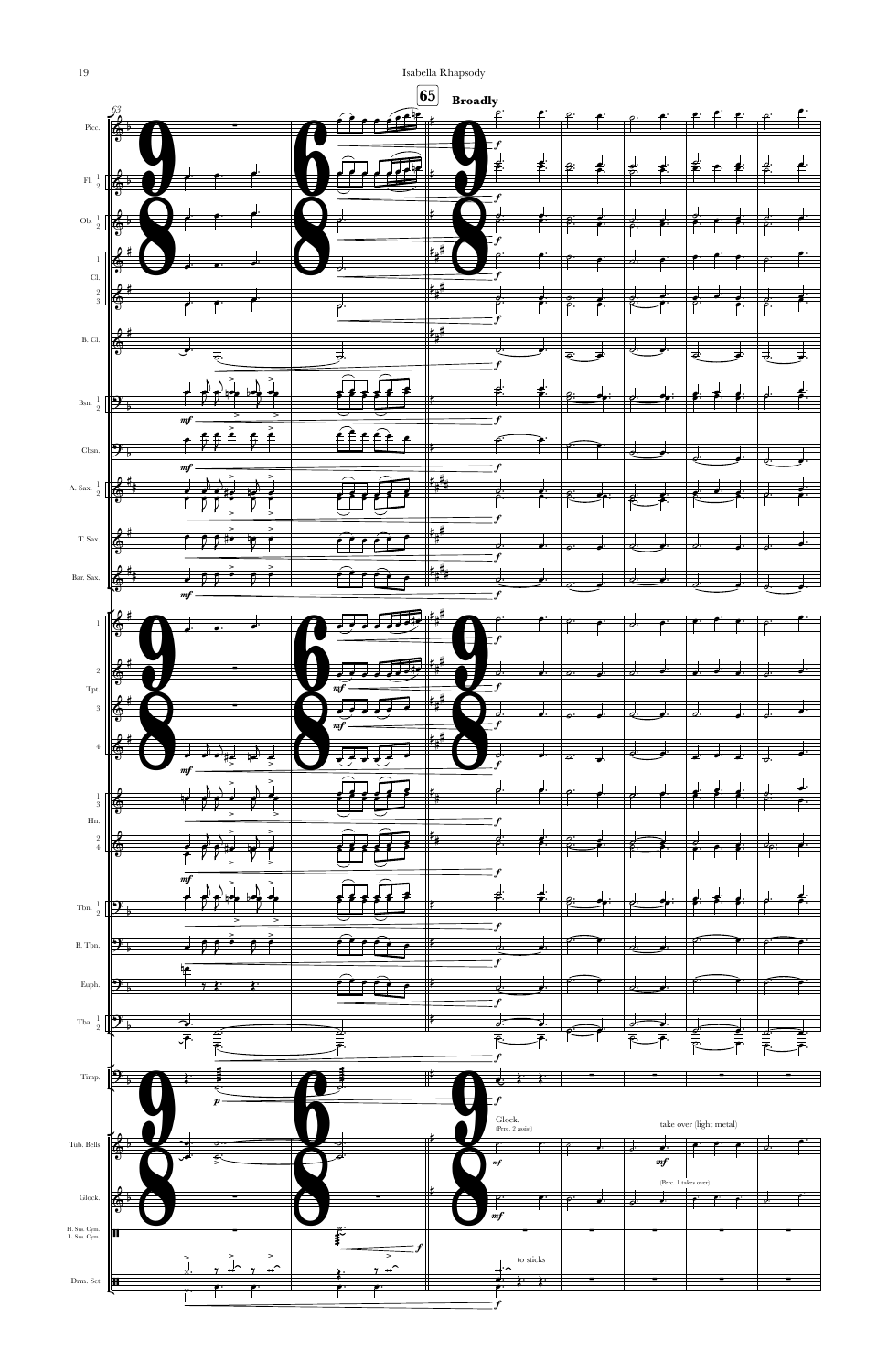![](_page_19_Figure_1.jpeg)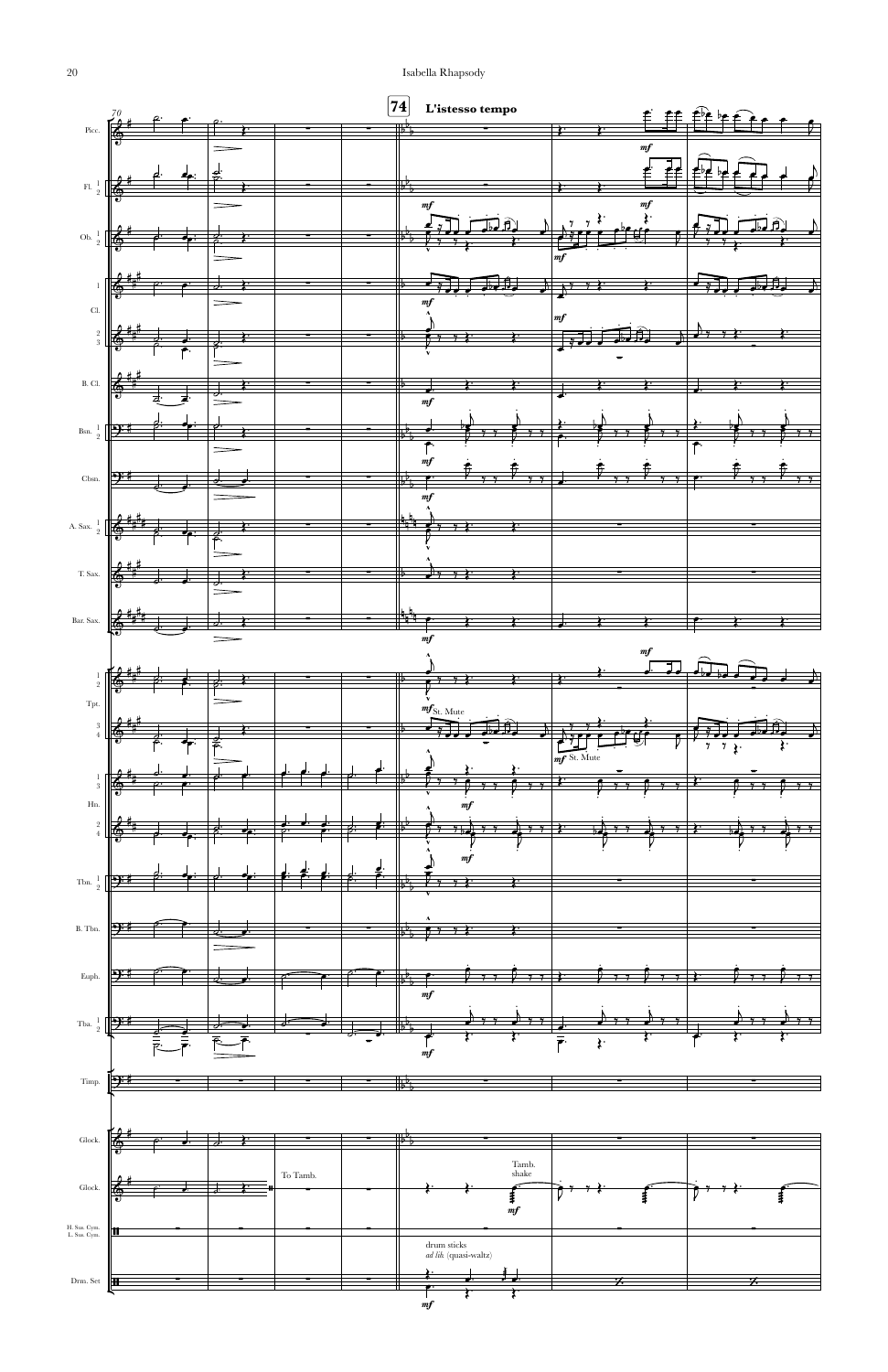![](_page_20_Figure_1.jpeg)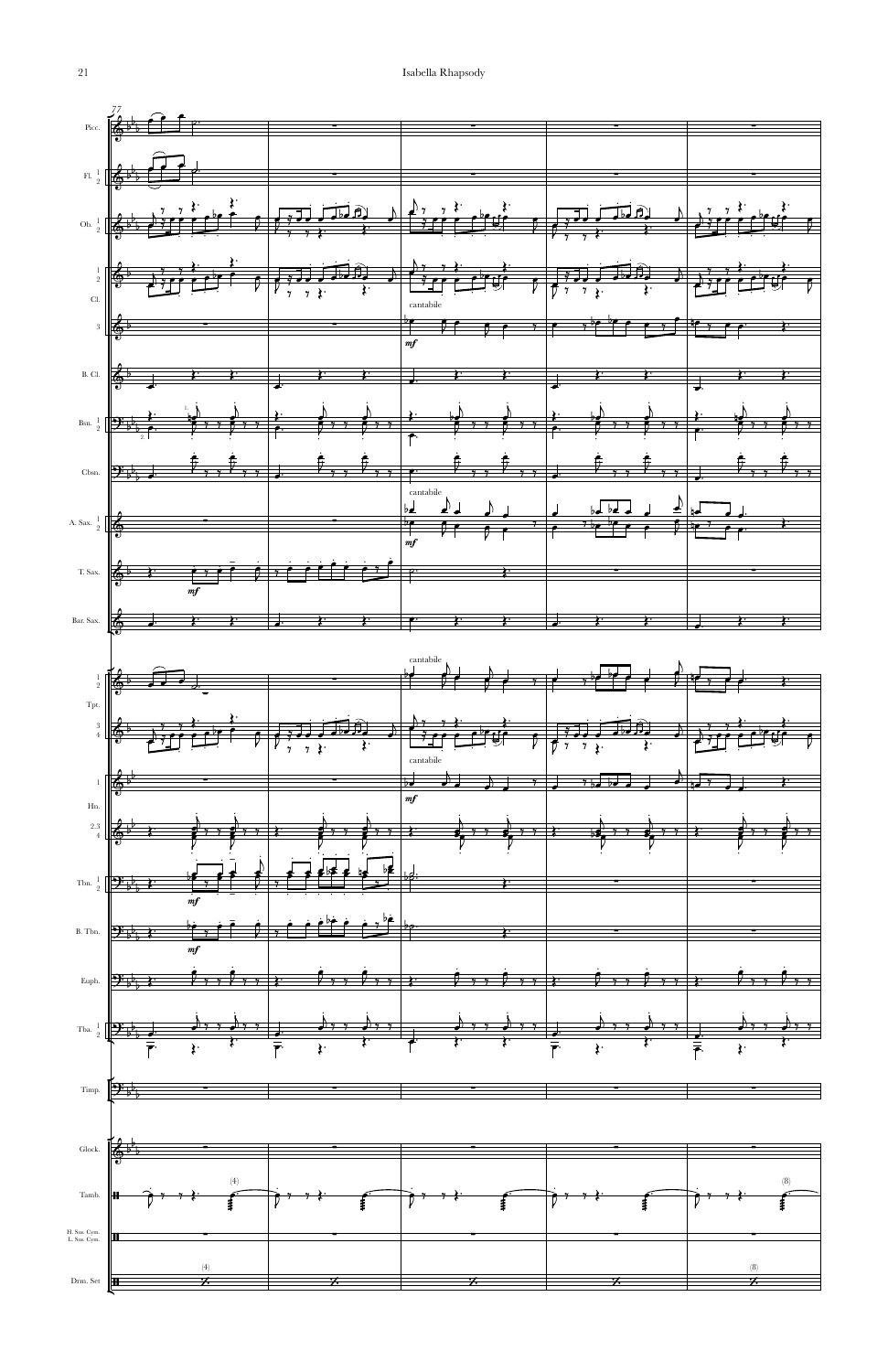![](_page_21_Figure_1.jpeg)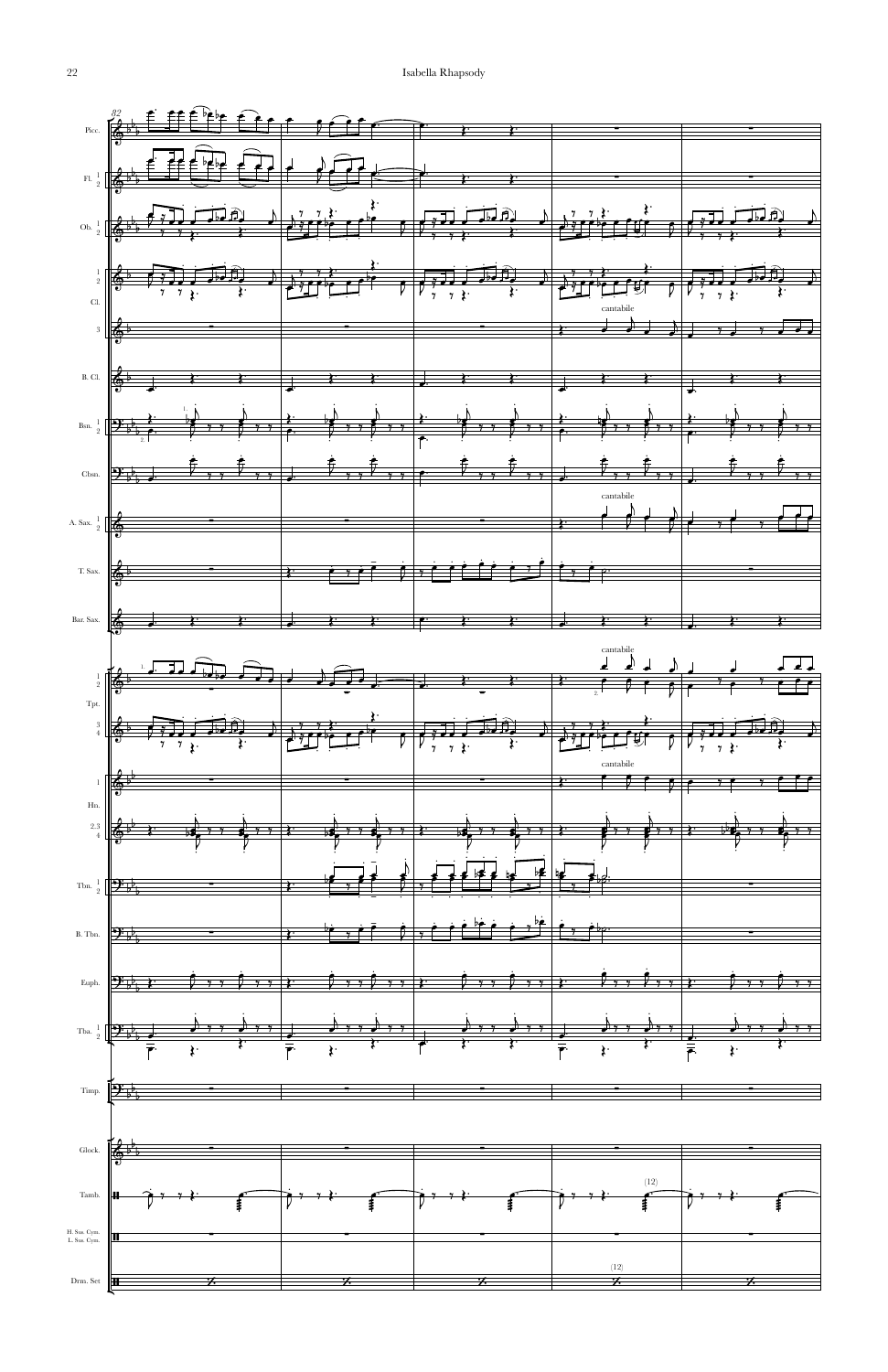![](_page_22_Figure_3.jpeg)

![](_page_22_Figure_1.jpeg)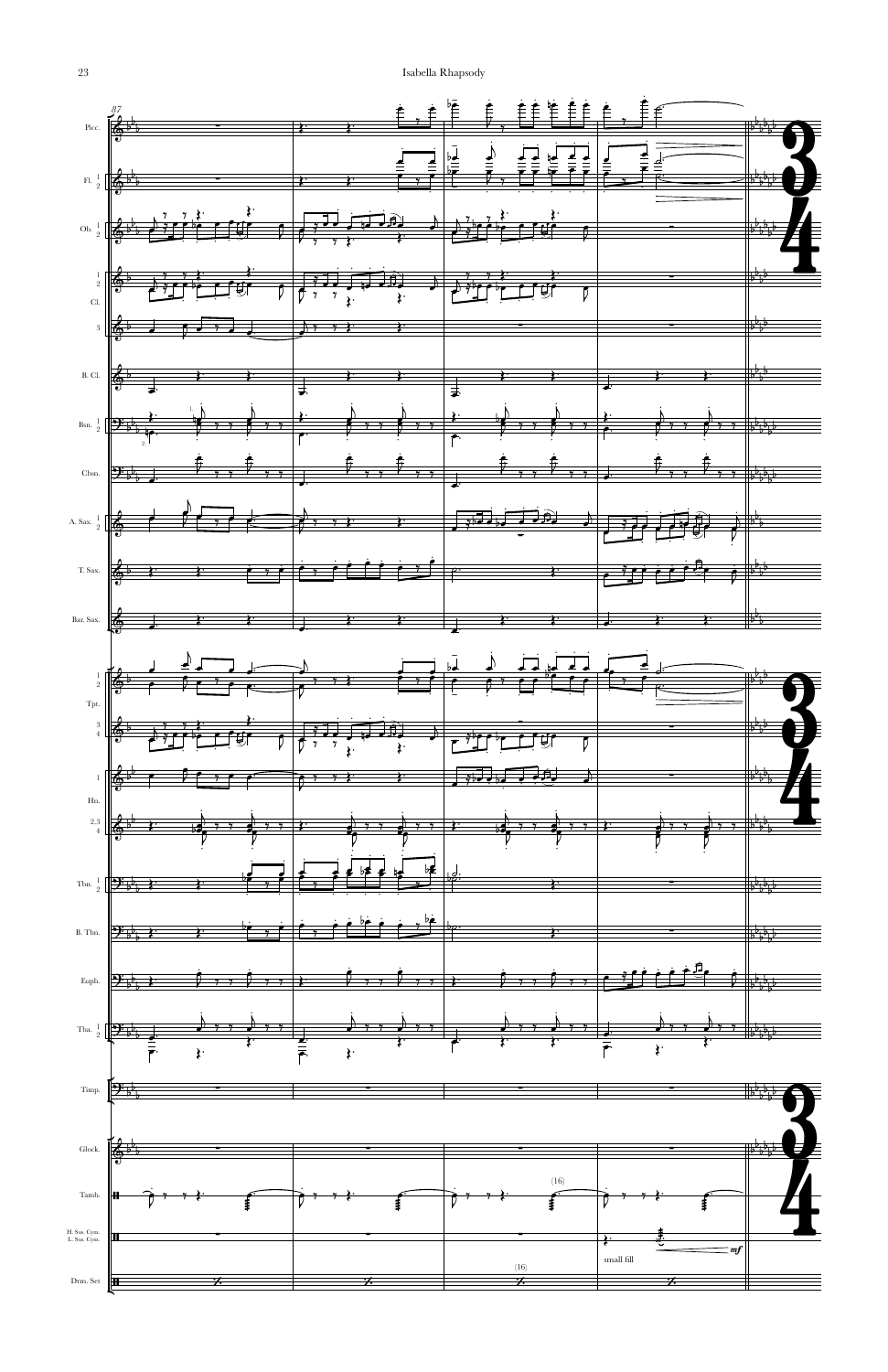![](_page_23_Figure_0.jpeg)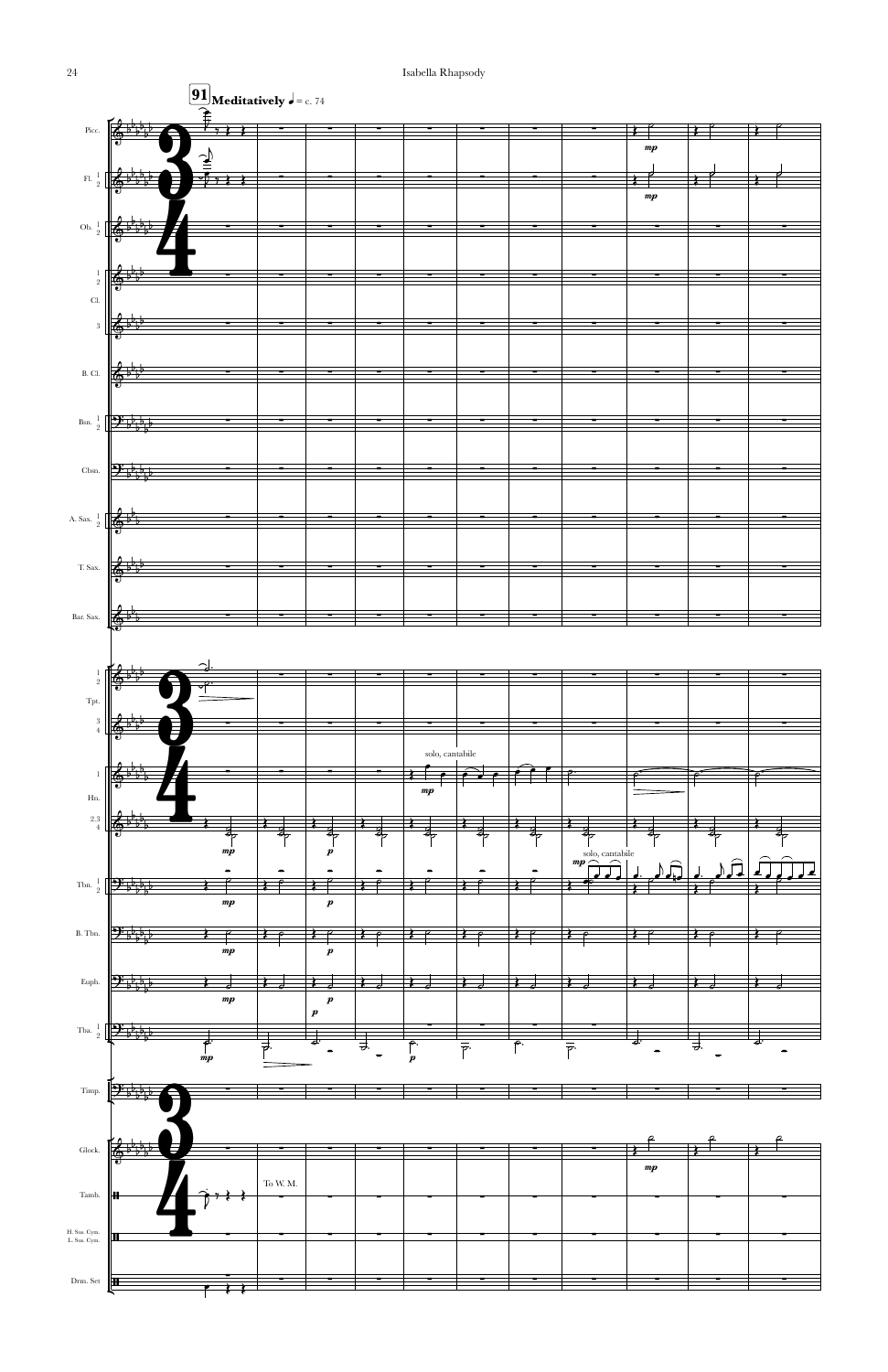![](_page_24_Figure_1.jpeg)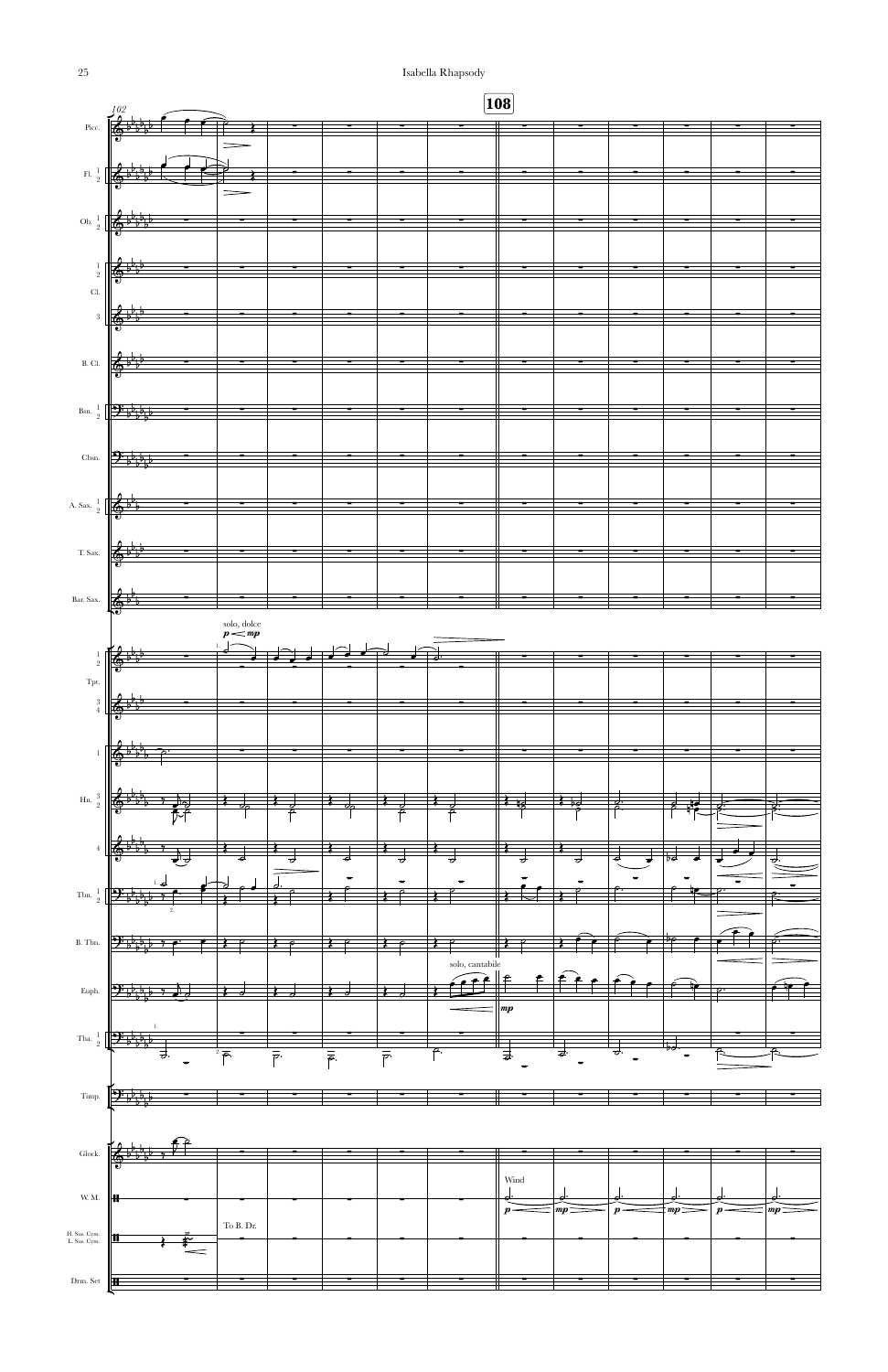![](_page_25_Figure_1.jpeg)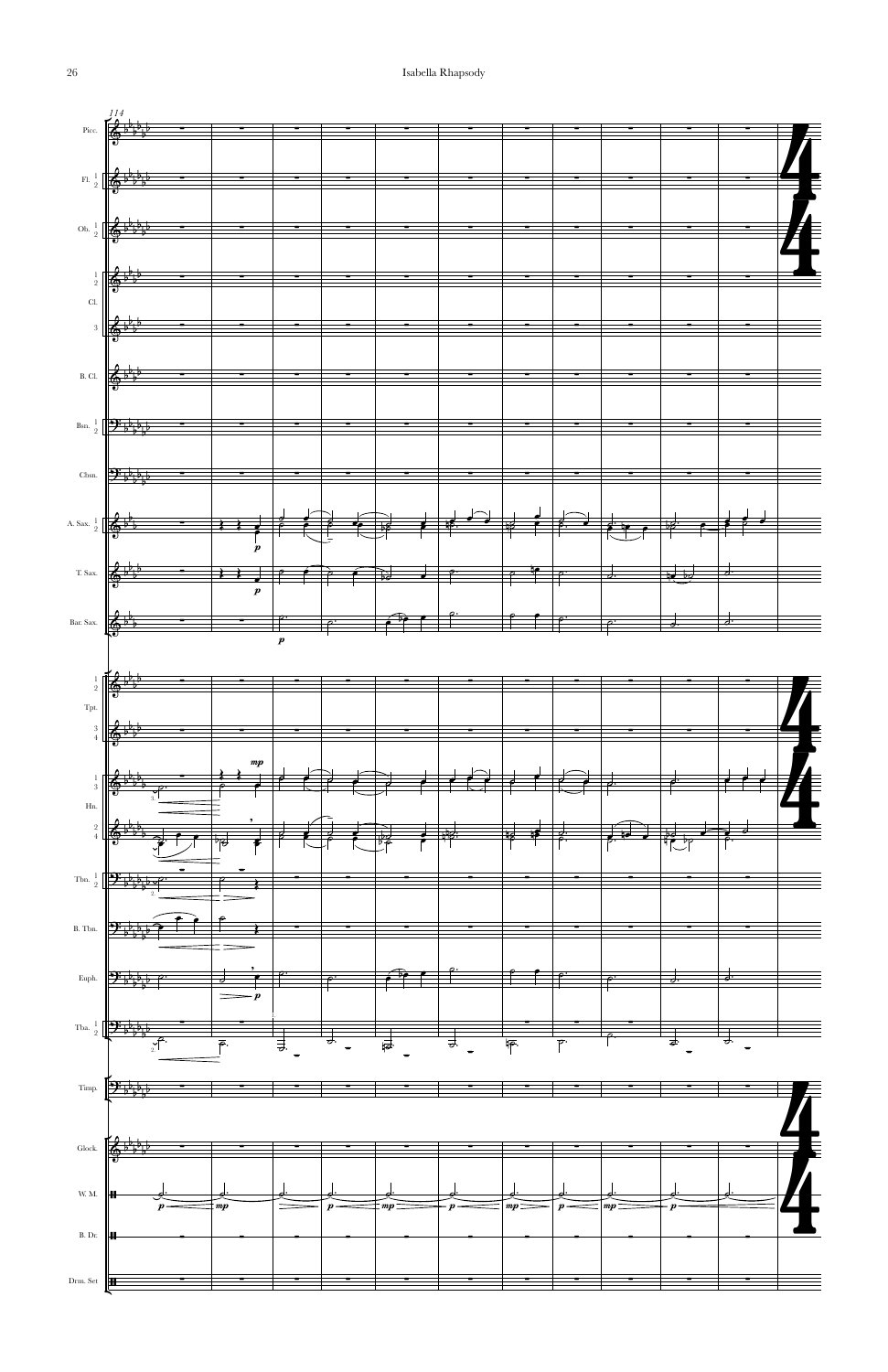![](_page_26_Figure_0.jpeg)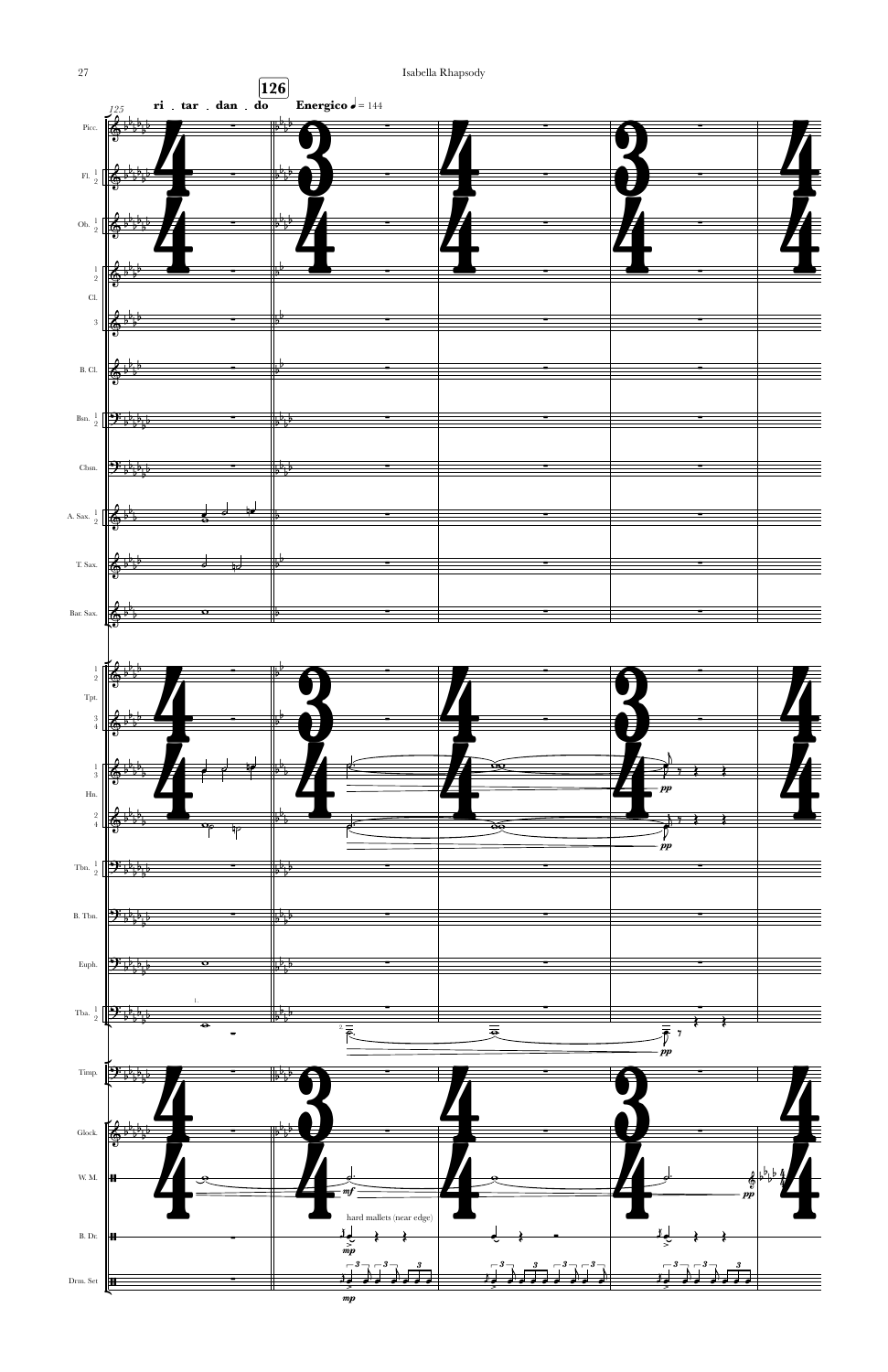![](_page_27_Figure_2.jpeg)

![](_page_27_Figure_3.jpeg)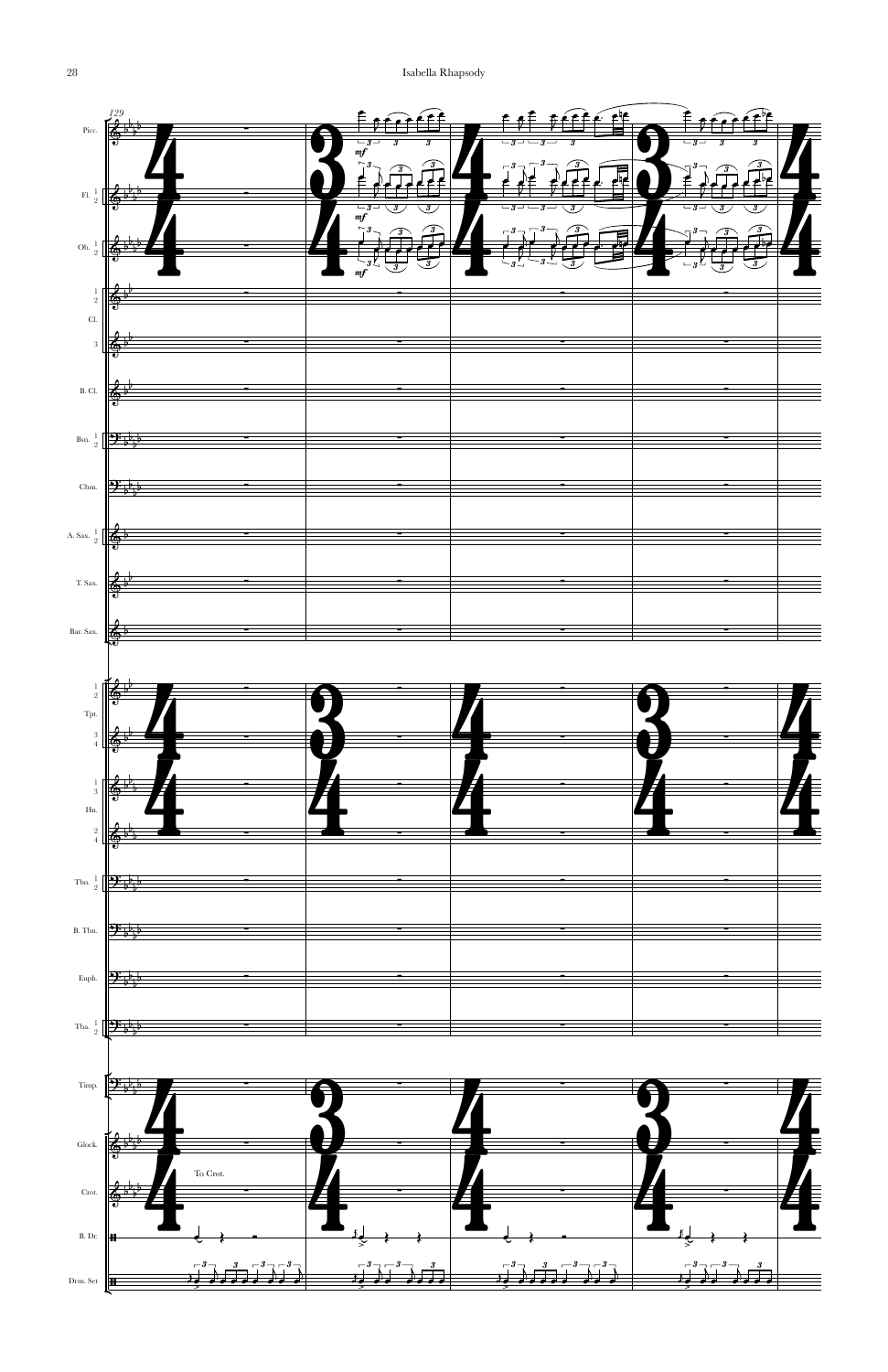![](_page_28_Figure_1.jpeg)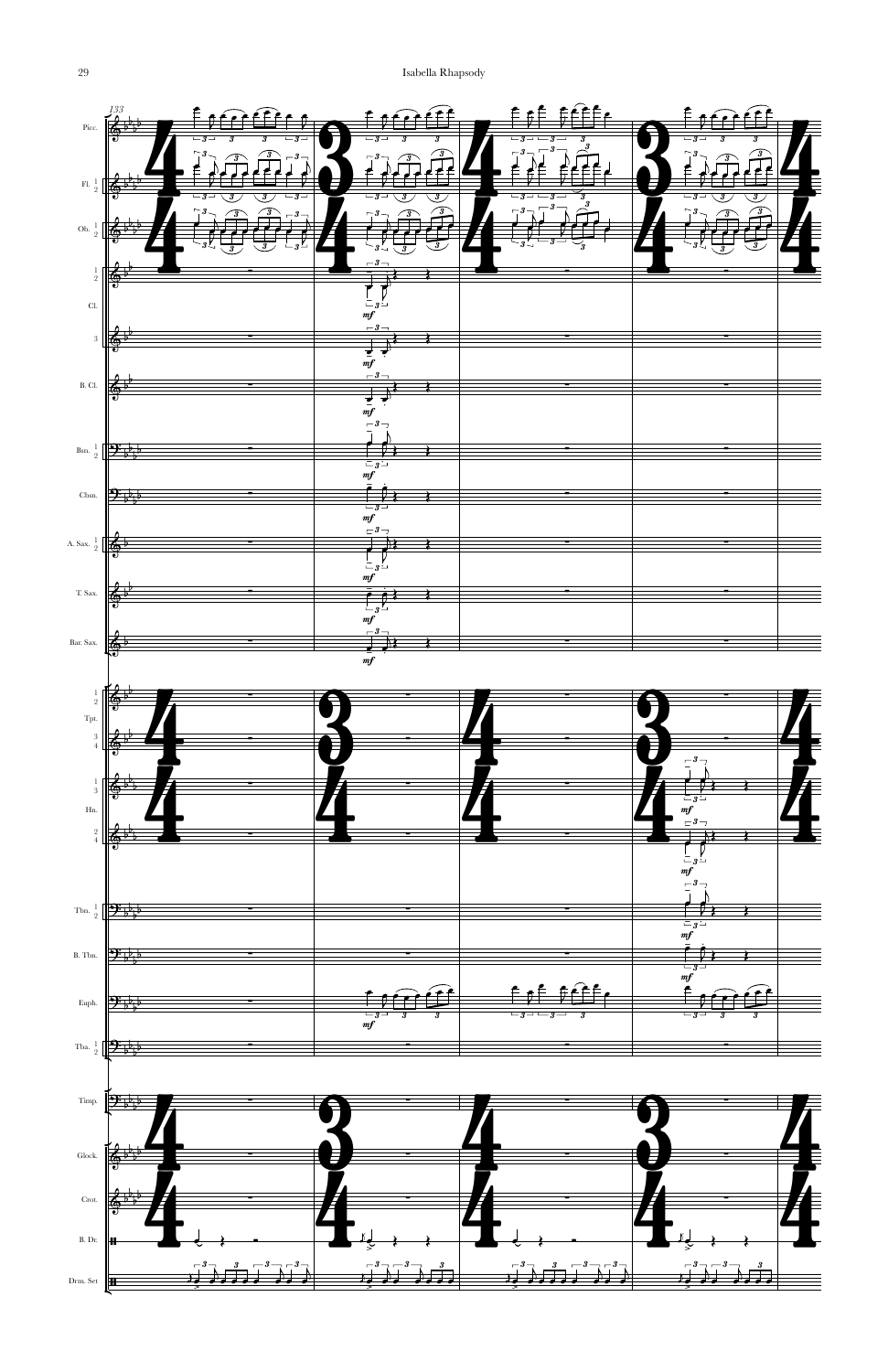![](_page_29_Figure_1.jpeg)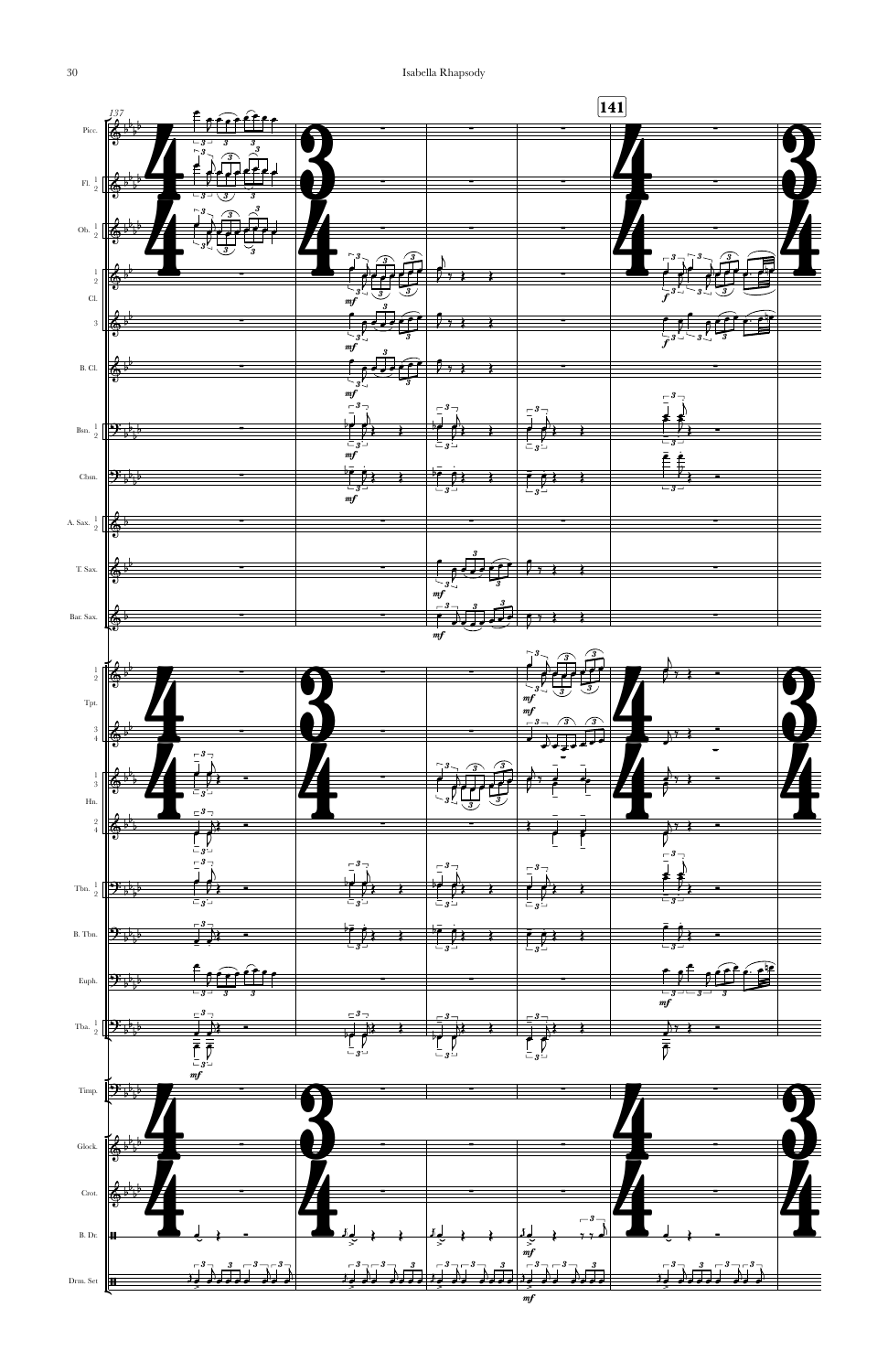![](_page_30_Figure_1.jpeg)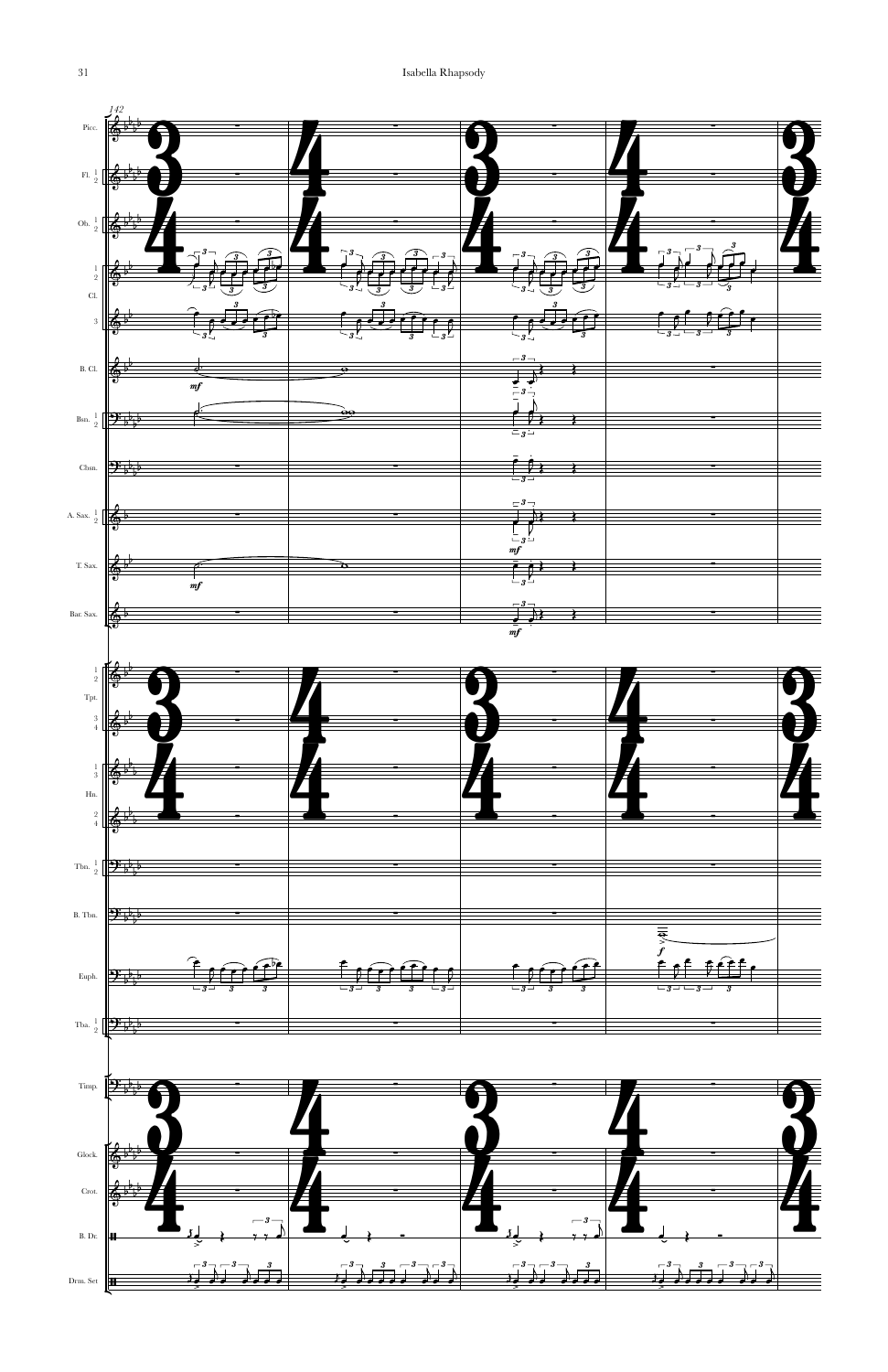![](_page_31_Figure_1.jpeg)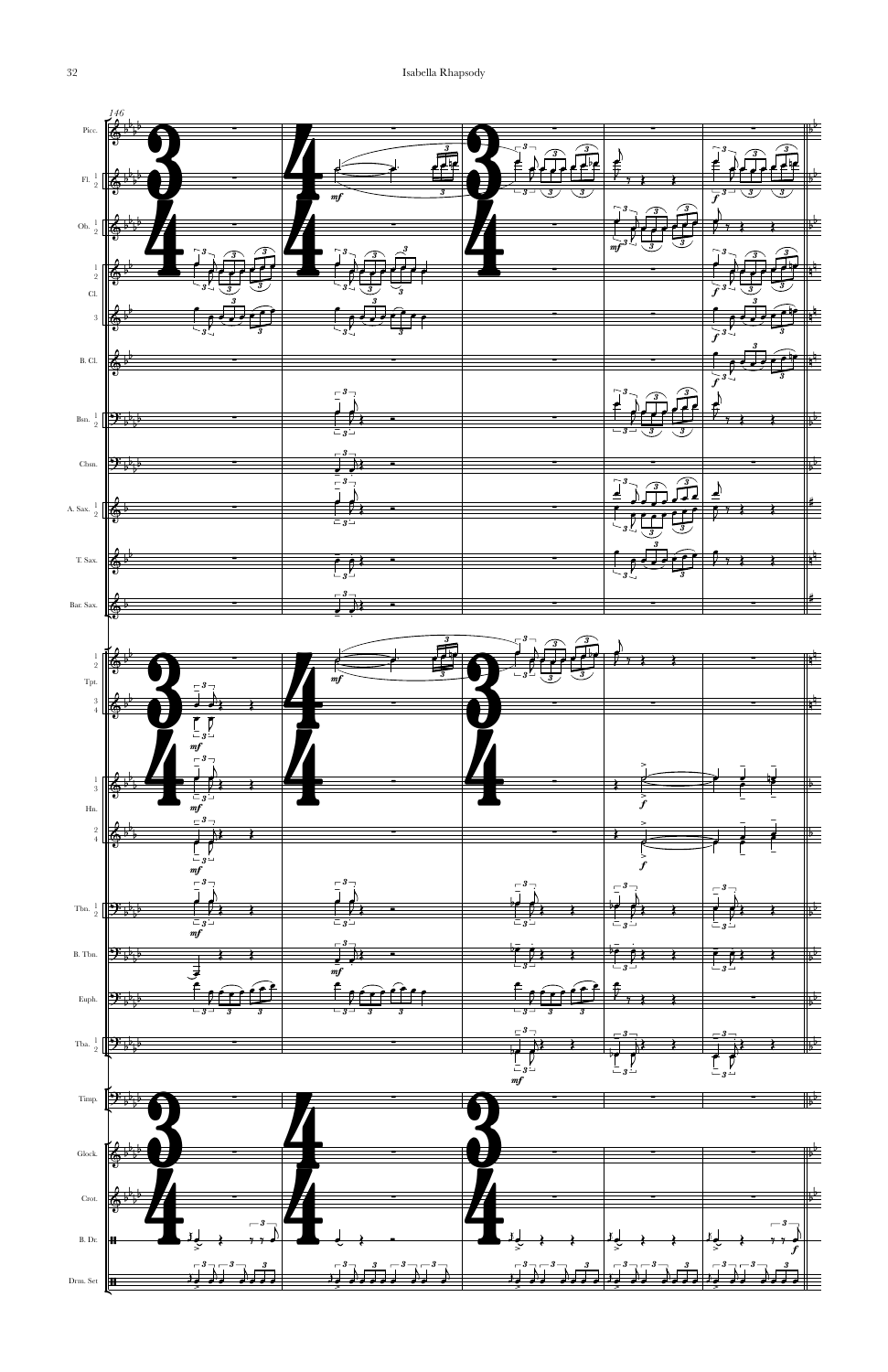![](_page_32_Figure_0.jpeg)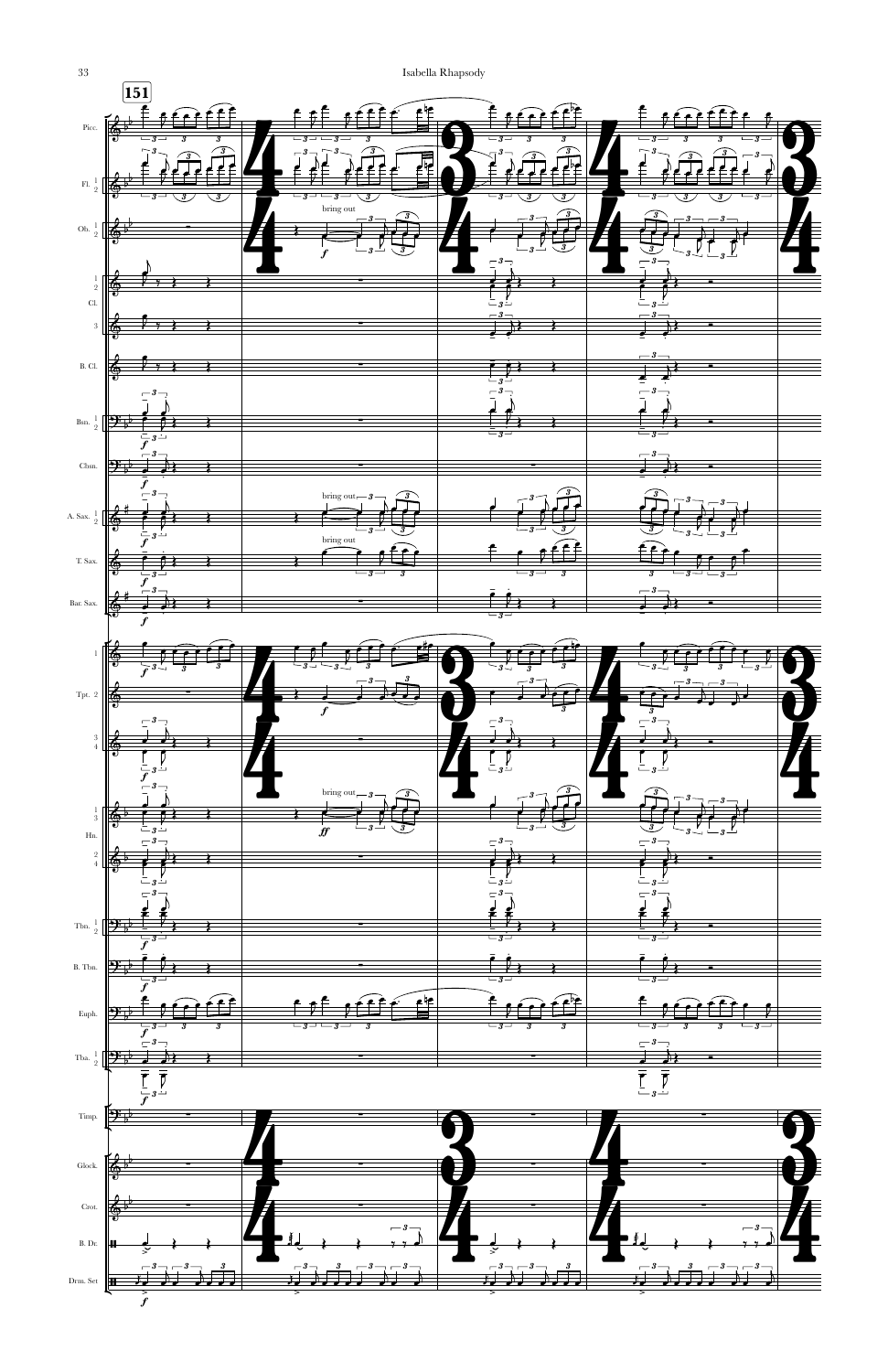![](_page_33_Figure_1.jpeg)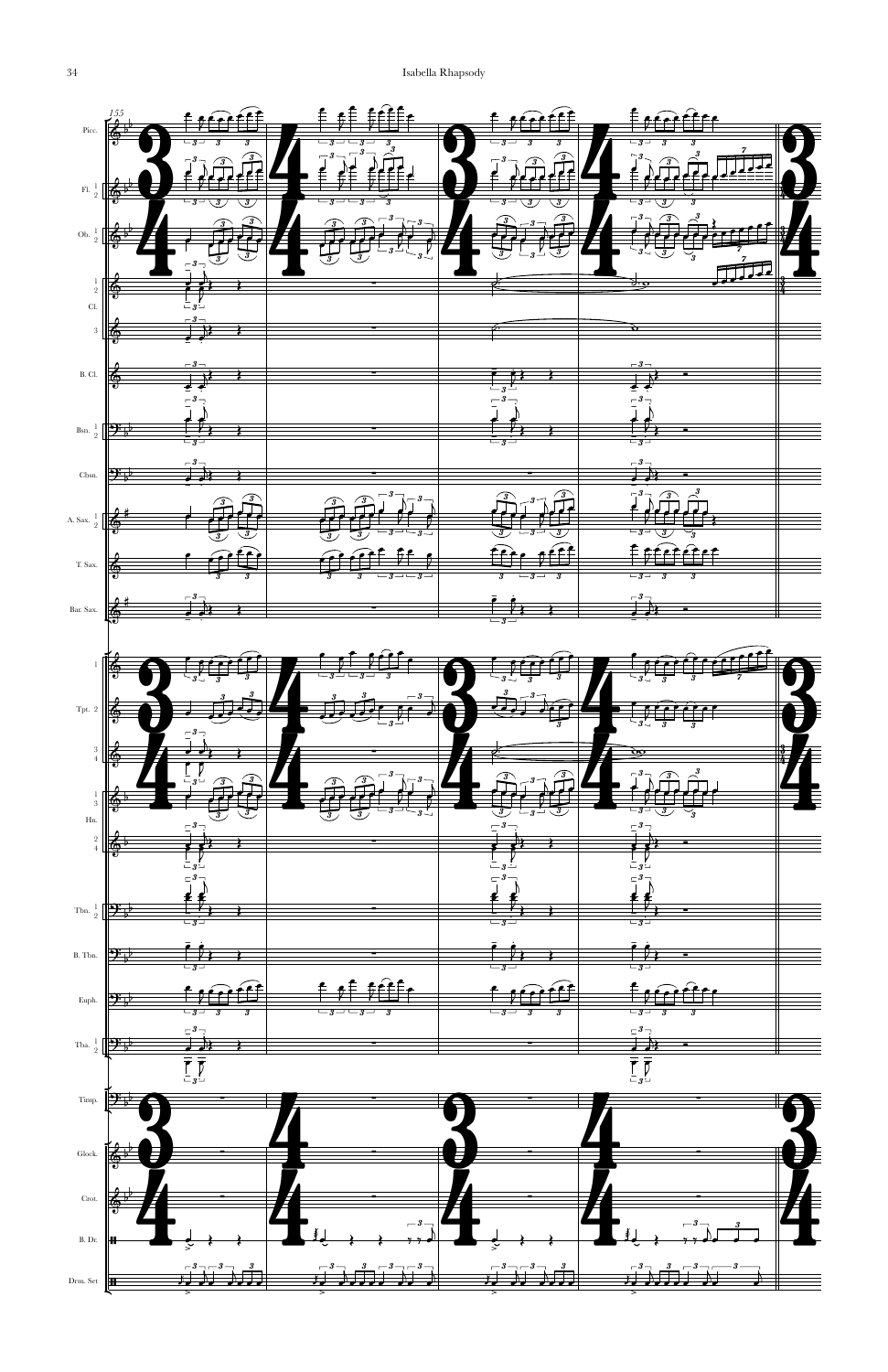![](_page_34_Figure_1.jpeg)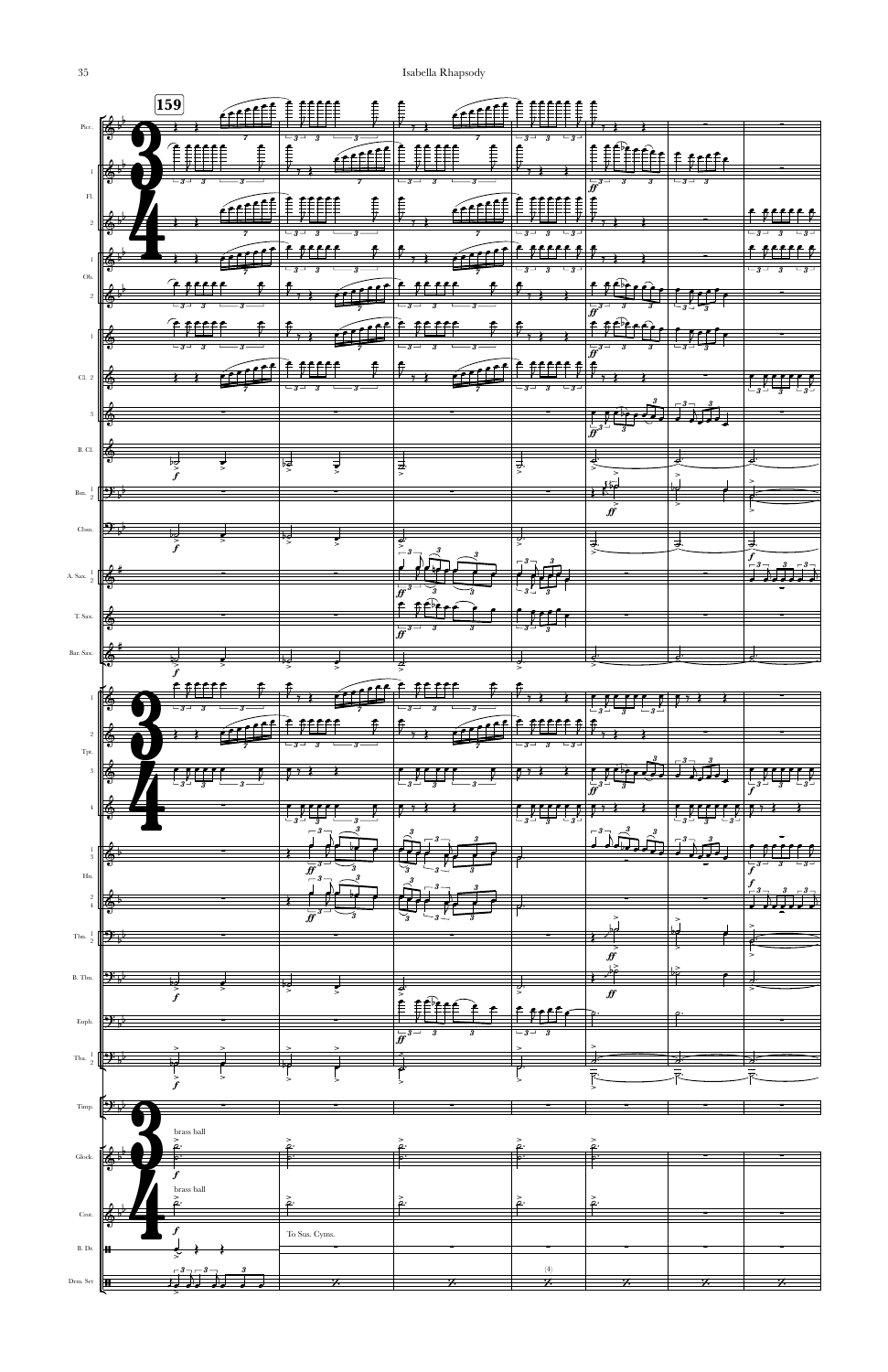![](_page_35_Figure_2.jpeg)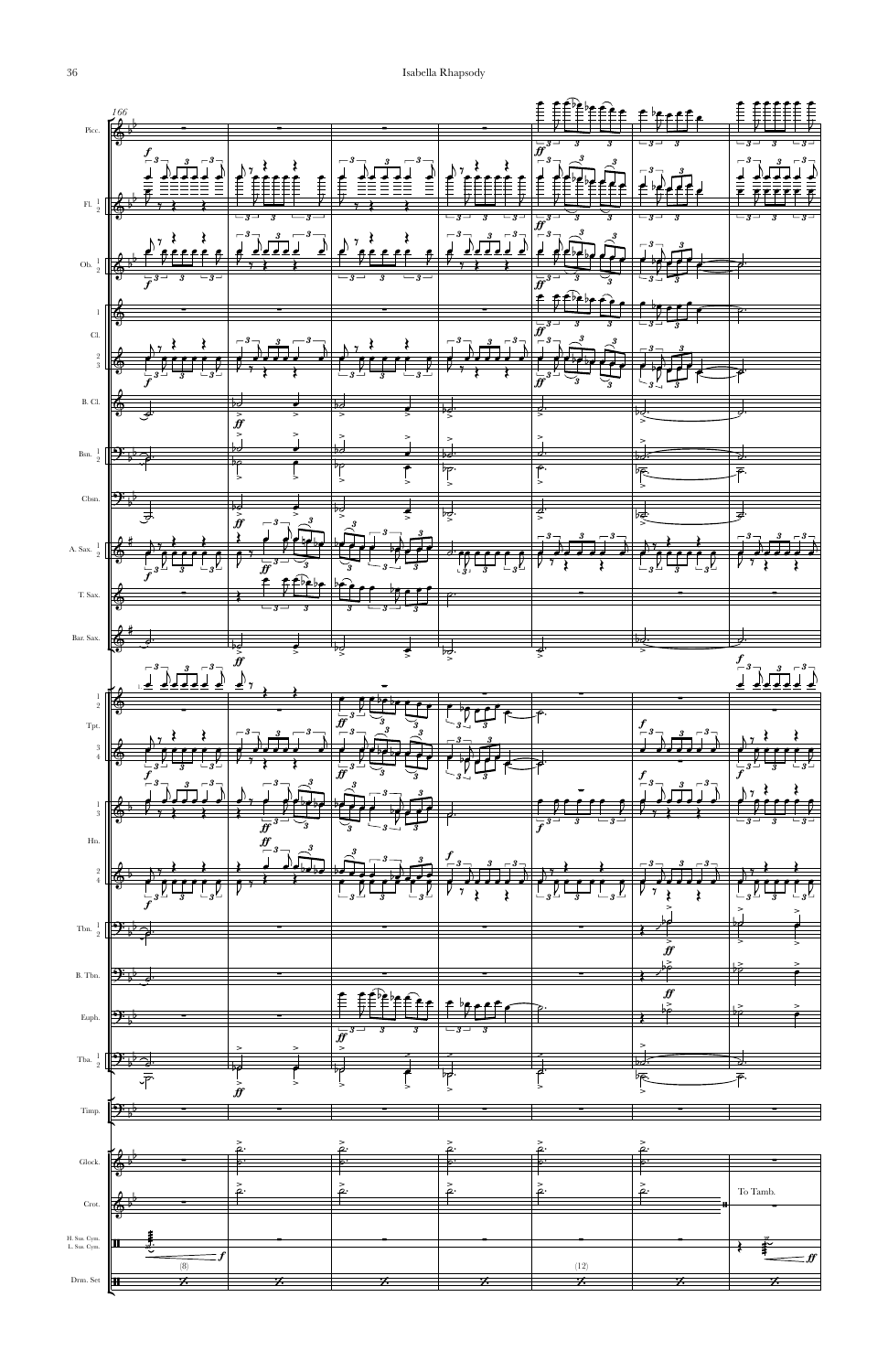![](_page_36_Figure_0.jpeg)